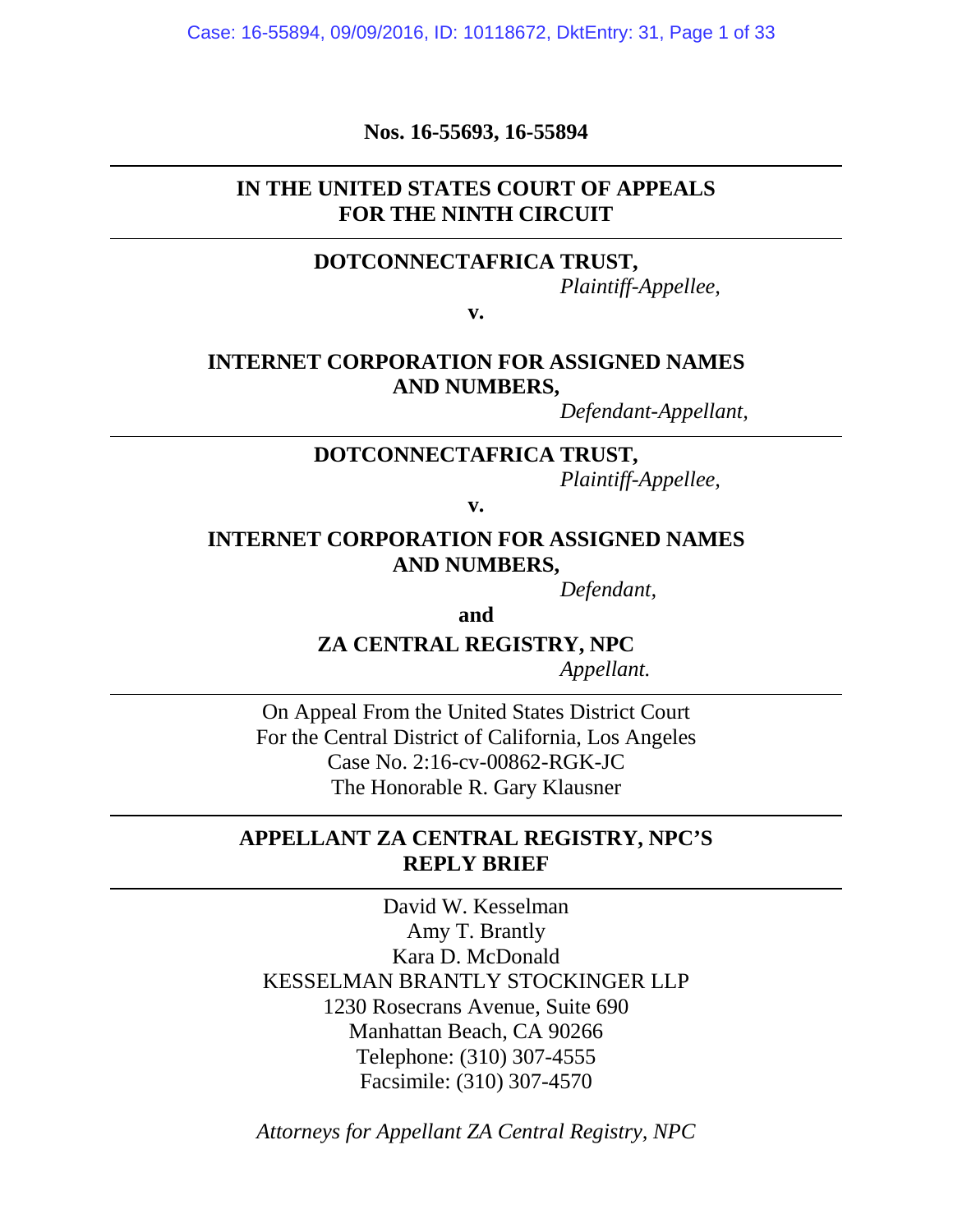# **TABLE OF CONTENTS**

# Page

| I.  |               |                                                                                                              |  |  |
|-----|---------------|--------------------------------------------------------------------------------------------------------------|--|--|
| II. |               |                                                                                                              |  |  |
|     | A.            |                                                                                                              |  |  |
|     |               | 1.<br>The IRP Panel Rejected DCA's Request That It Be "Deemed"                                               |  |  |
|     |               | Endorsements For ZACR and DCA Were Not "Equal": The<br>2.<br>Record is Clear That DCA Never Had the Required |  |  |
|     | <b>B.</b>     |                                                                                                              |  |  |
|     | $\mathsf{C}.$ |                                                                                                              |  |  |
|     | D.            | The People of Africa Are Injured By the Preliminary Injunction 21                                            |  |  |
|     | E.            | In The Alternative, DCA Should Be Forced To Post A Bond23                                                    |  |  |
|     | F.            |                                                                                                              |  |  |
|     | G.            |                                                                                                              |  |  |
| Ш.  |               | .26                                                                                                          |  |  |
|     |               | .28                                                                                                          |  |  |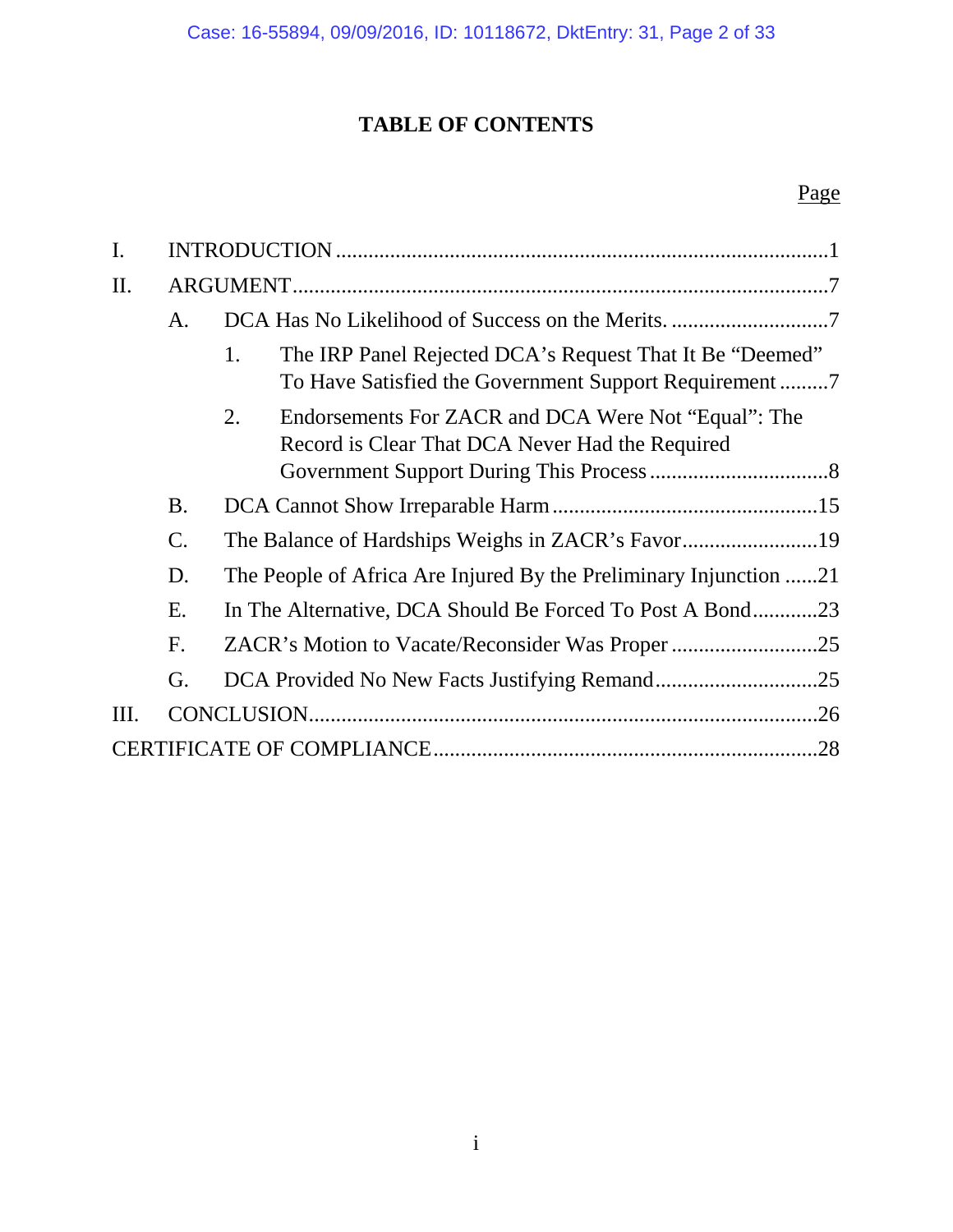# **TABLE OF AUTHORITIES**

# **Cases**

| Alliance for the Wild Rockies v. Cottrell,               |  |
|----------------------------------------------------------|--|
| Amylin Pharms., Inc. v. Eli Lilly & Co.,                 |  |
| Atari Corp. v. Sega of America, Inc.,                    |  |
| ATCS Inte'l LLC v. Jefferson Contracting Corp.,          |  |
| Blackwater Lodge & Training Ctr., Inc. v. Broughton,     |  |
| Caribbean Marine Servs. Co. v. Baldridge,                |  |
| Credit Suisse First Boston Corp. v. Grunwald,            |  |
| Frank's GMC Truck Ctr., Inc. v. General Motors Corp.,    |  |
| Int'l Ass'n of Machinists & Aerospace Workers v. OPEC,   |  |
| Los Angeles Mem'l Coliseum Comm'n v. NFL,                |  |
| MacDonald v. Chicago Park Dist.,                         |  |
| Mid-Continent Wood Prods., Inc. v. Harris,               |  |
| Nintendo of Am., Inc. v. Lewis Galoob Toys, Inc.,        |  |
| Rubin ex rel. NLRB v. Vista Del Sol Health Servs., Inc., |  |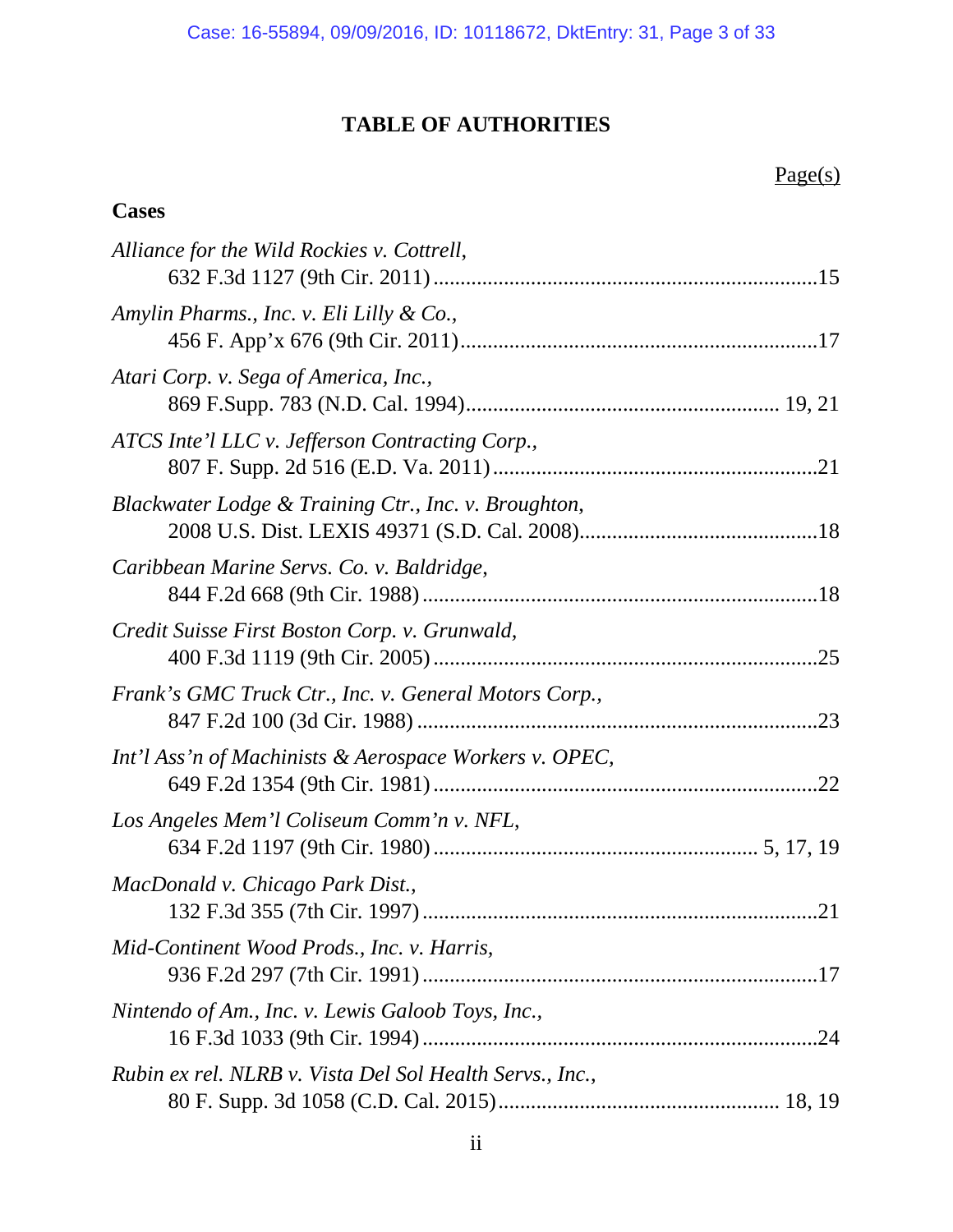# **TABLE OF AUTHORITIES** *(con't)*

# Page(s)

## **Cases** *(con't)*

| Timken v. U.S.,                                                 |  |
|-----------------------------------------------------------------|--|
|                                                                 |  |
| United States v. Bd. Of School Commrs. of City of Indianapolis, |  |
| Winter v. Natural Res. Def. Council, Inc.,                      |  |

## **Statutes**

## **Other Authorities**

|--|--|--|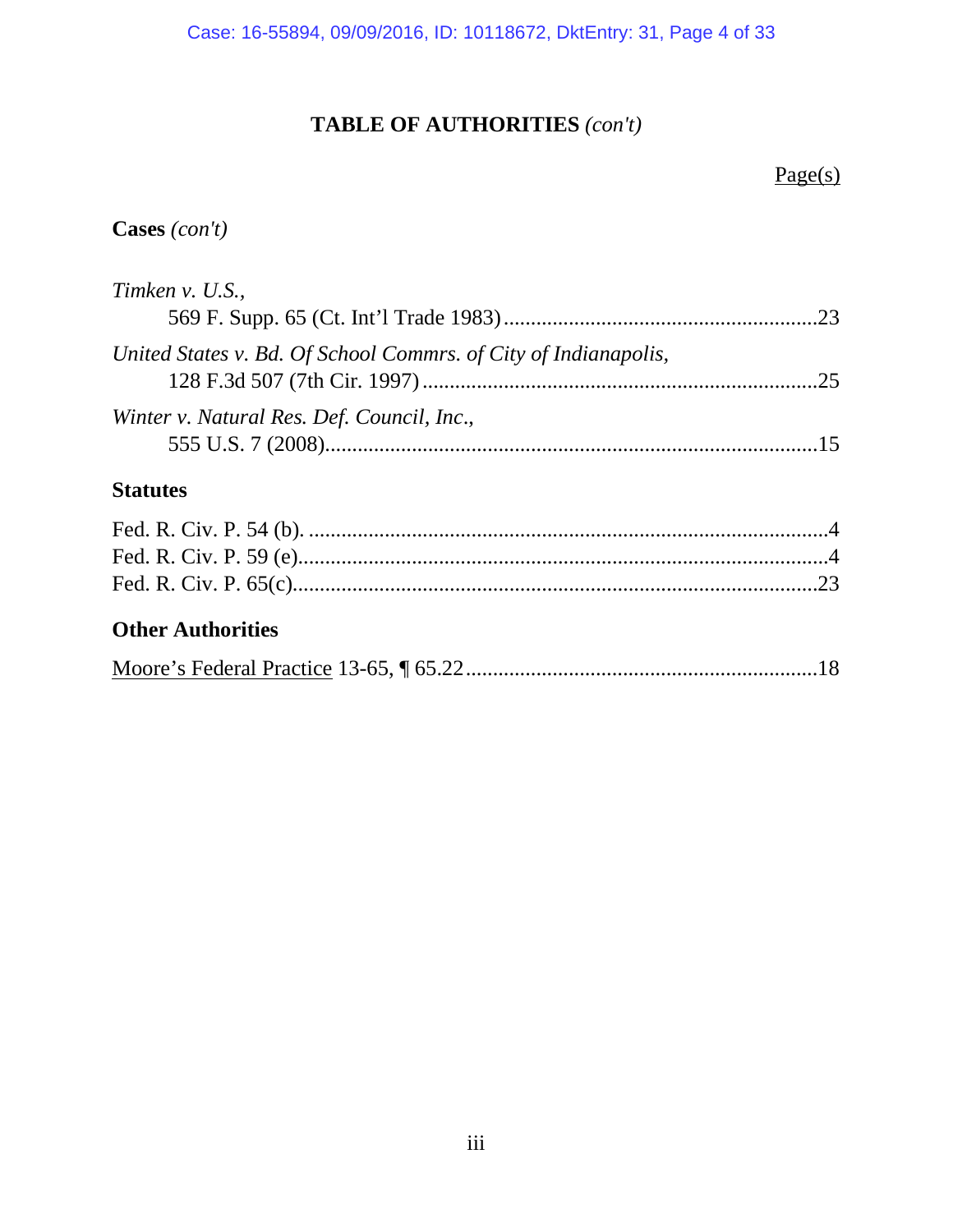#### **I.**

## **INTRODUCTION**

<span id="page-4-0"></span>In a remarkable display of hubris, plaintiff/ appellee DotConnectAfrica Trust ("DCA") asserts in its Answering Brief that its pecuniary interests should take priority over the millions of African citizens who continue to be deprived of access to the .Africa gTLD. The governments of Africa have repeatedly made clear through their representative body, the African Union Commission ("AUC"), that they do not support DCA's application to become the registry operator for .Africa. These governments instead support appellant ZA Central Registry, NPC ("ZACR") because ZACR, unlike DCA, participated in the AUC's open request for proposal ("RFP") and, after meeting the AUC's requirements, secured the AUC's support. Yet, defendant/ appellant Internet Corporation For Assigned Names and Numbers ("ICANN") remains unable to delegate .Africa to ZACR because the district court committed clear error in granting DCA's request for the "extraordinary remedy" of a preliminary injunction. DCA's Answering Brief only serves to confirm that the district court's ruling must be vacated.

First, the injunction should be vacated because the record shows that DCA has no likelihood of success on the merits. The record is undisputed that DCA does not have the 60% support of African governments required to be awarded the .Africa gTLD. Nevertheless, DCA asserts that the district court based its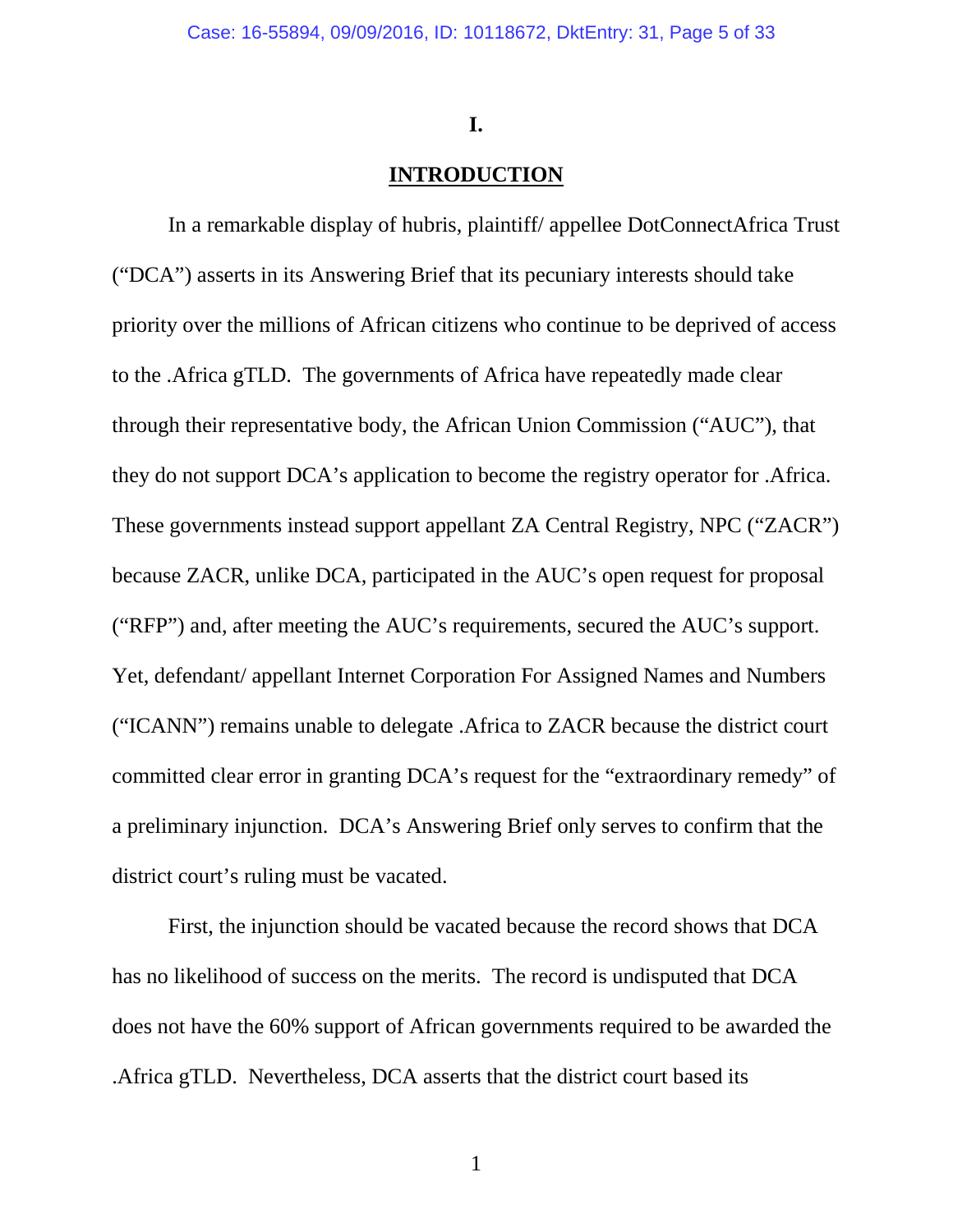likelihood of success on "well-supported findings." In fact, the district court's amended ruling – finding that "there still exists serious questions going to whether Plaintiff had acquired a sufficient number of endorsements to have passed the geographic names evaluation process" – is expressly contradicted by the record. The district court found that DCA has a likelihood of success because it is "reasonable to infer" that the IRP panel intended for DCA's application to bypass the geographic names evaluation phase (which confirms the required government support) and proceed to the delegation phase. ER 23. The problem is that the district court's finding is, in fact, expressly contrary to the IRP panel's decision; the IRP panel rejected DCA's request that it be "deemed" to have satisfied the government support requirement. ER 816, 822-24. Indeed, DCA itself admits that the IRP panel rejected its request. Answer Brief at 25-26. On this basis alone, the preliminary injunction should be vacated because the factual predicate underlying the district court's ruling on the likelihood of success is entirely without support.

Recognizing the deficiency in the district court's ruling, DCA litters its Answering Brief with unsupported ad hominem attacks on ICANN and ZACR, and relies on flawed procedural arguments to suggest that DCA should still be deemed likely to succeed on the merits. None of DCA's assertions stand up to scrutiny. For example, DCA cannot legitimately rely on deficient and outdated letters from the AUC and UNECA to demonstrate the required African government support.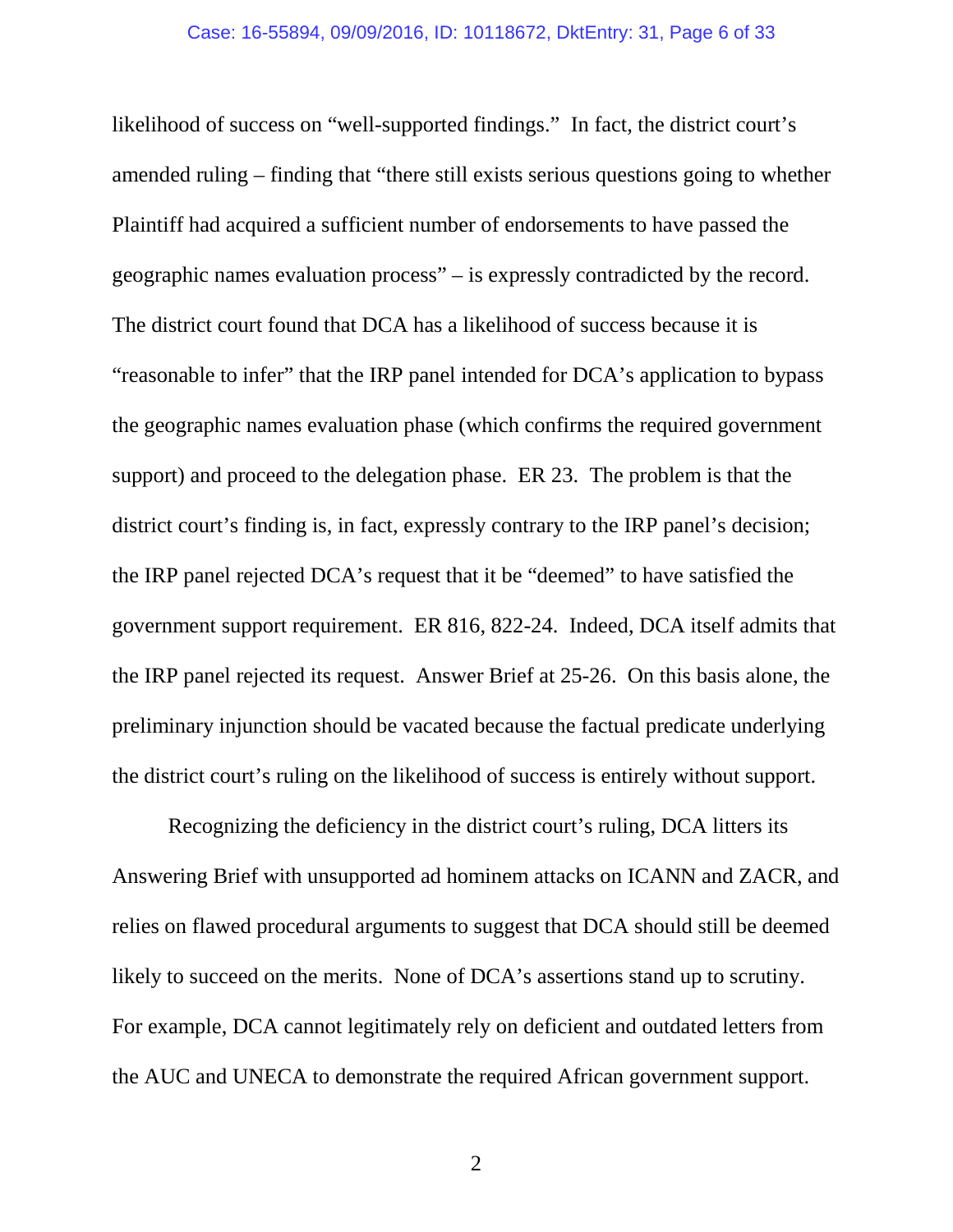The AUC expressly repudiated any support for DCA as early as 2010 – two years before the application process began. ER 1314. And UNECA has made clear that, as a United Nations entity, it is not a governmental authority and cannot issue endorsements. ER 1321-22. Similarly, DCA's assertion that the AUC was not allowed to withdraw its support under the ICANN Guidebook is belied by the plain language of the applicable rule, and because the rule did not come into existence until after the letter was withdrawn. Importantly, DCA never addresses the actual reason for the AUC's withdrawal of its earlier letter: the governments of Africa decided to initiate a formal RFP to determine which African entity should receive the endorsement of the AUC. ER 225, 235-36, 1465-67, 529. DCA chose not to participate in the RFP process. ER 529, 226. ZACR did participate, prevailed and received the proper endorsement of the AUC. ER 529, 225, 230-31, 235-36, 1465- 67.

In short, DCA can show no likelihood of prevailing on the merits because it does not have support of the African governments – the sovereign entities that represent millions of African citizens who should have a voice in which entity will be the registry operator for the .Africa domain.

Second, the preliminary injunction should be vacated because the record is completely devoid of any legitimate showing of irreparable harm. DCA admits that the original basis for the district court's finding of irreparable harm was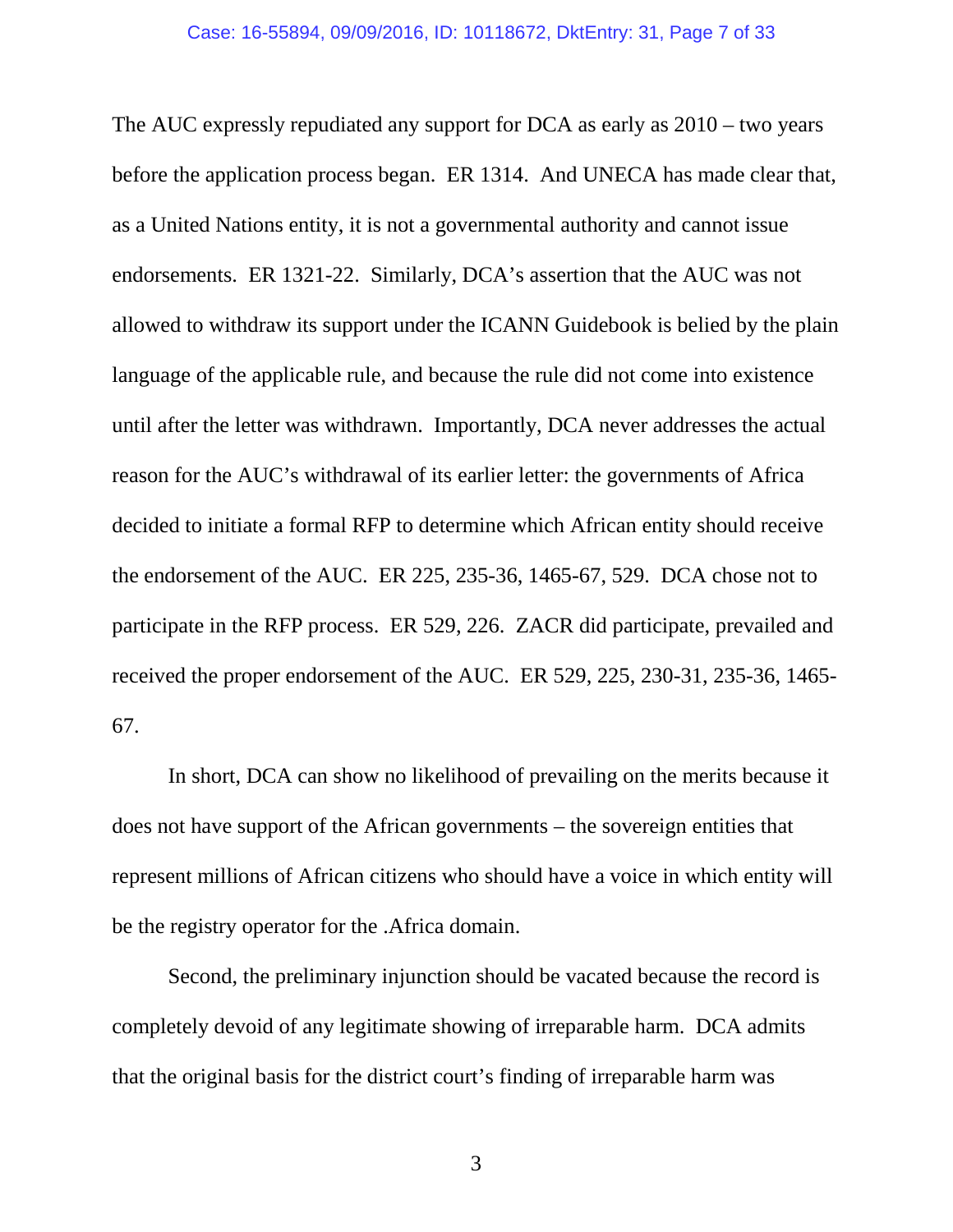erroneous. DCA Brief at 51. DCA acknowledges that it was "incorrect" in asserting in its initial motion that preliminary relief is necessary because .Africa "can be delegated only once." *Id.* In fact, the evidence is undisputed that redelgation of the .Africa gTLD is not only technically feasible but ICANN has actually redelegated gTLDs on dozens of occasions. ER 97, 62-81, 83-92, 326- 338. Thus, even if ICANN delegates .Africa to ZACR in the interim, ICANN has the ability to redelegate .Africa from ZACR to DCA in the future if DCA prevails in the litigation. Accordingly, the record is undisputed that there is no irreparable harm and therefore no basis for the preliminary injunction.

Yet, in its amended ruling, the district court rejected this fundamental point on the procedural ground that ICANN had not raised redelegation in its initial opposition brief and, following the dismissal of claims against ZACR, the issue was moot as to ZACR. ER 21, 23. This ruling is clearly erroneous because ZACR maintained standing to challenge the injunction and the district court should have considered ZACR's argument.<sup>[1](#page-7-0)</sup> Indeed, DCA does not challenge ZACR's

l

<span id="page-7-0"></span><sup>1</sup> DCA does not challenge ZACR's standing but asserts that the district court's failure to consider the motion as to ZACR can be justified because ZACR purportedly delayed in filing its motion. This contention is without merit. There is no time limit for filing a motion to vacate or dissolve a preliminary injunction under Fed. R. Civ. P. 54 (b). Moreover, ZACR's motion was timely filed within the 28 days mandated by Fed. R. Civ. P. 59(e). Further, it was DCA that withheld serving ZACR in South Africa until after the preliminary injunction briefing had been completed. ZACR Brief at 29.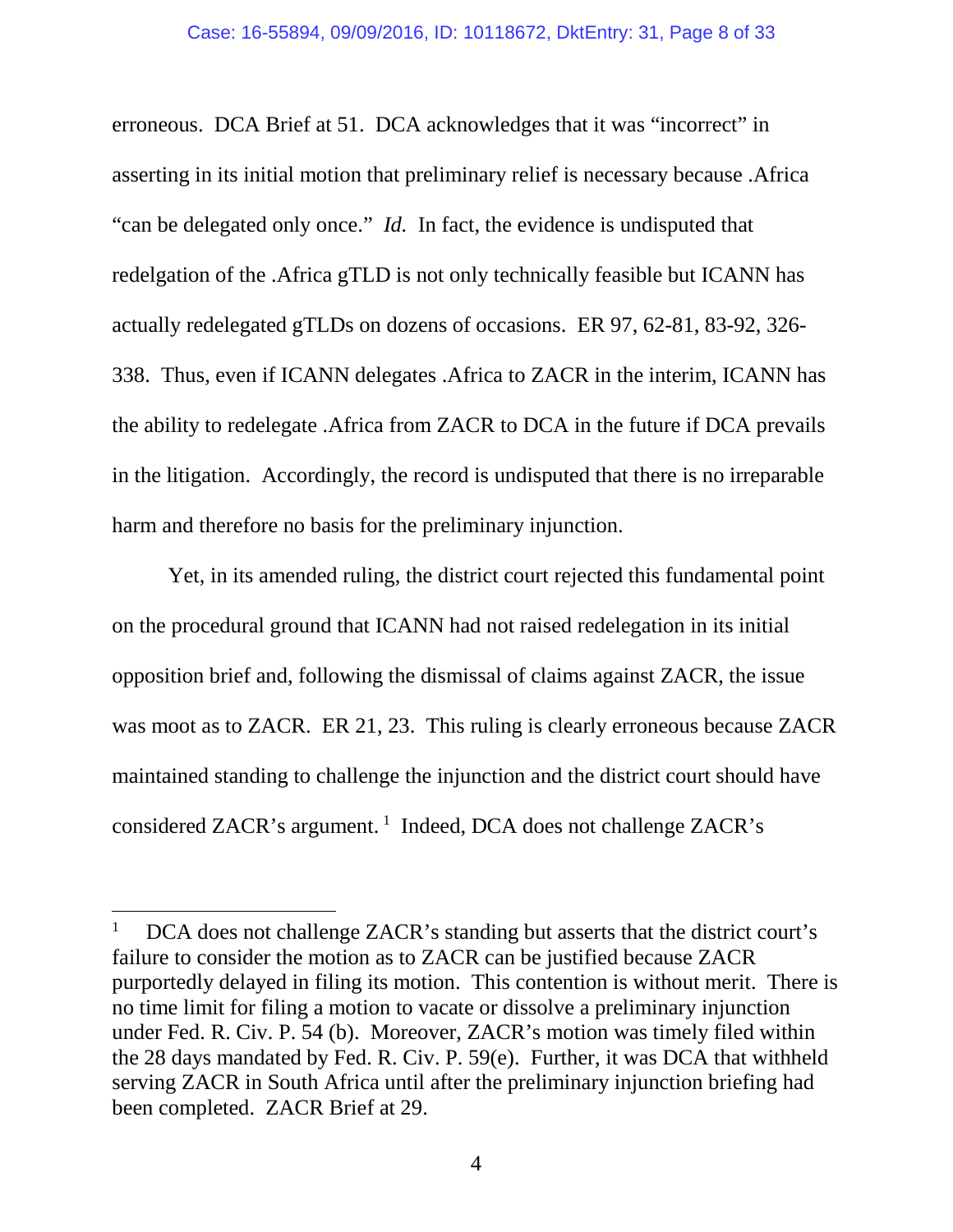standing as a party impacted by the injunction.<sup>[2](#page-8-0)</sup>

l

The district court's alternative holding – that DCA's loss of business funding is still sufficient to demonstrate irreparable harm – is also erroneous because it is contrary to controlling law. It is well settled that monetary harm to the plaintiff cannot support a finding of irreparable harm. *Los Angeles Mem'l Coliseum Comm'n v. NFL*, 634 F.2d 1197, 1202 (9th Cir. 1980). Indeed, DCA acknowledges as much by failing to address, let alone distinguish, any of the authorities cited in ZACR's Opening Brief. Thus, on this record, the injunction must be vacated because there is no evidence of irreparable harm.

Third, the injunction should be vacated because the district court erred in failing to undertake the required analysis for the balance of equities. As noted, DCA does not dispute that ZACR has standing and, under the controlling case law, the district court was required to at least consider the harm to ZACR. Recognizing the flaw in the district court's ruling, DCA nevertheless makes various attacks on ZACR's proffered evidence of harm. These assertions are without basis. ZACR

<span id="page-8-0"></span><sup>2</sup> Since the filing of ZACR's opening brief before this Court, ZACR filed a motion to intervene in the district court proceedings. ECF 122-1. ICANN does not oppose ZACR's motion. *See id.* DCA recognizes ZACR's ongoing interest in the delegation of .Africa, and does not oppose ZACR's request to intervene, so long as ZACR is not deemed an indispensable party due to the potential impact on the district court's subject matter jurisdiction. ECF 128. Both parties agree that further briefing may be required on these issues. ECF 128, 131. A hearing on ZACR's motion to intervene is scheduled for September 19, 2016.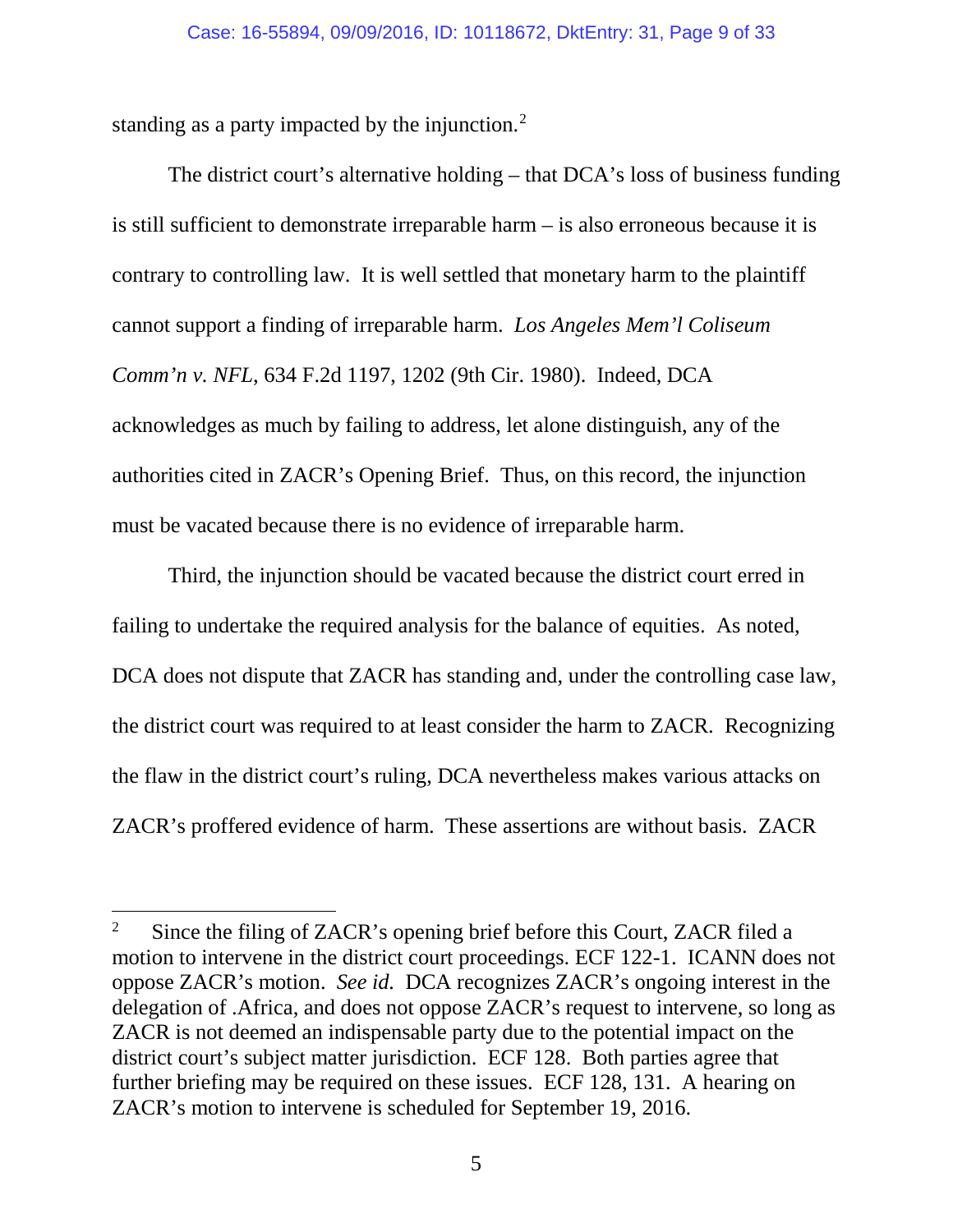submitted declarations and detailed financial projections showing the basis for ZACR's significant and ongoing harm. ER 226-27, 54-55, 1750-52. At a minimum, the district court should have considered this evidence. Moreover, as part of the evaluation of the harm to the public interest, the district court failed to properly consider the interests of the African people. The district court erred in essentially discarding the declaration of the AUC official charged with information technology for the continent of Africa. ER 46-47, 526-31. DCA's suggestion that the AUC has an abiding interest in .Africa makes the testimony of its officials more probative not less – because the AUC is made up government representatives acting on behalf of millions of African citizens for whom the .Africa gTLD is intended. By any measure, the interests of the AUC and its citizens certainly outweigh whatever pecuniary interests DCA claims for itself. At a minimum, the Court erred in failing to accord the AUC's submission appropriate consideration.

Finally, the district court erred in failing to consider ZACR's alternative argument that DCA should be required to post a bond. DCA's assertions that the district court properly ignored the bond request are without merit as addressed below.

On this record, the district court committed clear error. This Court should reverse and vacate the preliminary injunction order.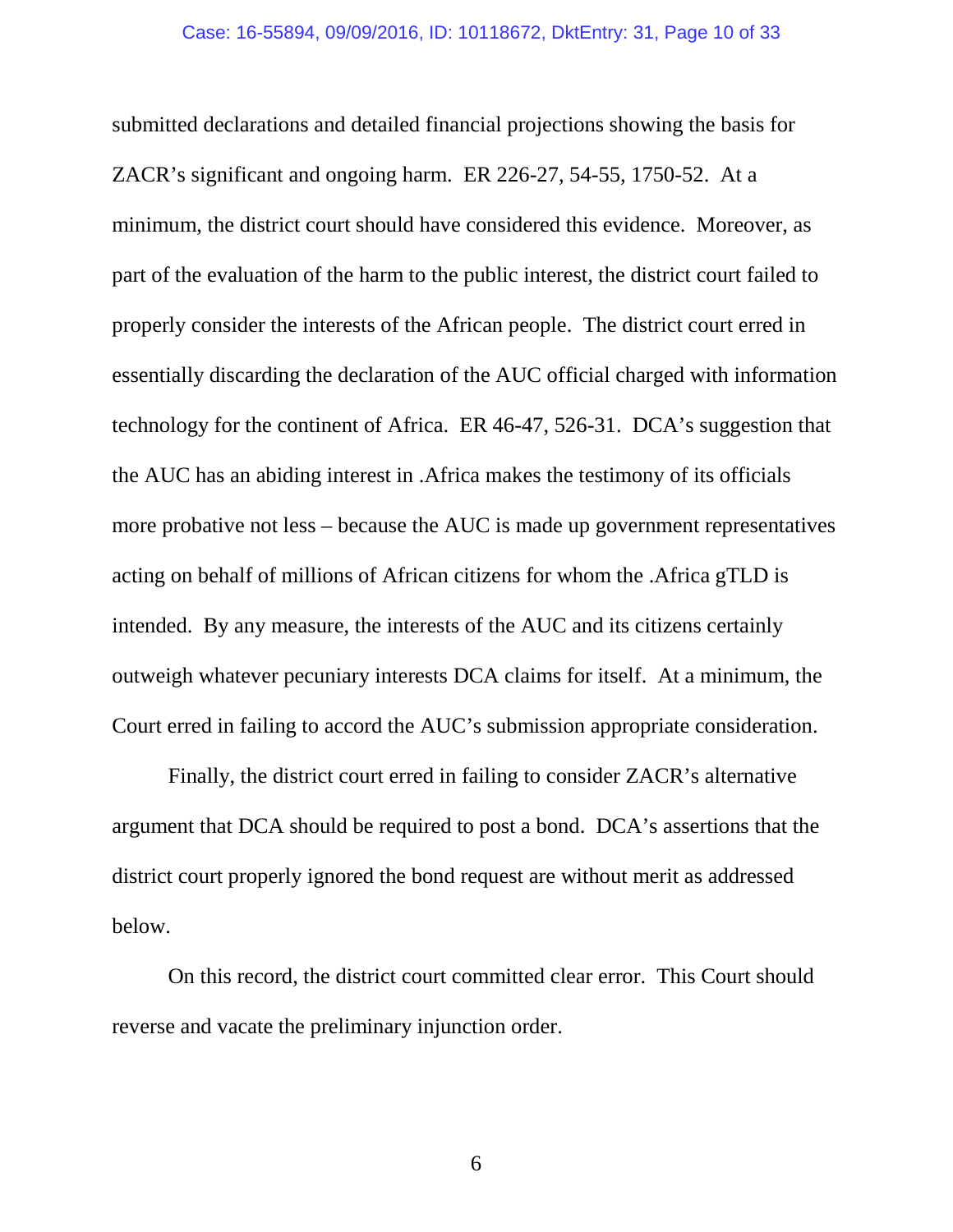#### **II.**

## **ARGUMENT**

#### <span id="page-10-0"></span>**A. DCA Has No Likelihood of Success on the Merits.**

<span id="page-10-1"></span>At no time during the application process did DCA have the required support from the governments in Africa. ER 1314, 632-33, 235-36. Faced with overwhelming evidence on this point, DCA relies on improper procedural assertions and baseless attacks on the independence of the AUC, ICANN and UNECA, in an effort to avoid the fundamental flaw in the district court's ruling. None of DCA's arguments stand up to scrutiny.

# <span id="page-10-2"></span>**1. The IRP Panel Rejected DCA's Request That It Be "Deemed" To Have Satisfied the Government Support Requirement**

Contrary to the district court's erroneous finding, the IRP panel decision cannot be read to suggest that the panel intended for DCA's application to bypass the geographic names evaluation phase – where DCA's government support would be evaluated by an independent panel – and proceed to the delegation phase. ER 822-24. DCA admits that the IRP Panel expressly declined to rule on the sufficiency of DCA's African government endorsements, and further declined to given DCA additional time to try to secure the proper endorsements. DCA Brief at 25-26 (conceding "[t]he Panel declined to expressly rule on either request but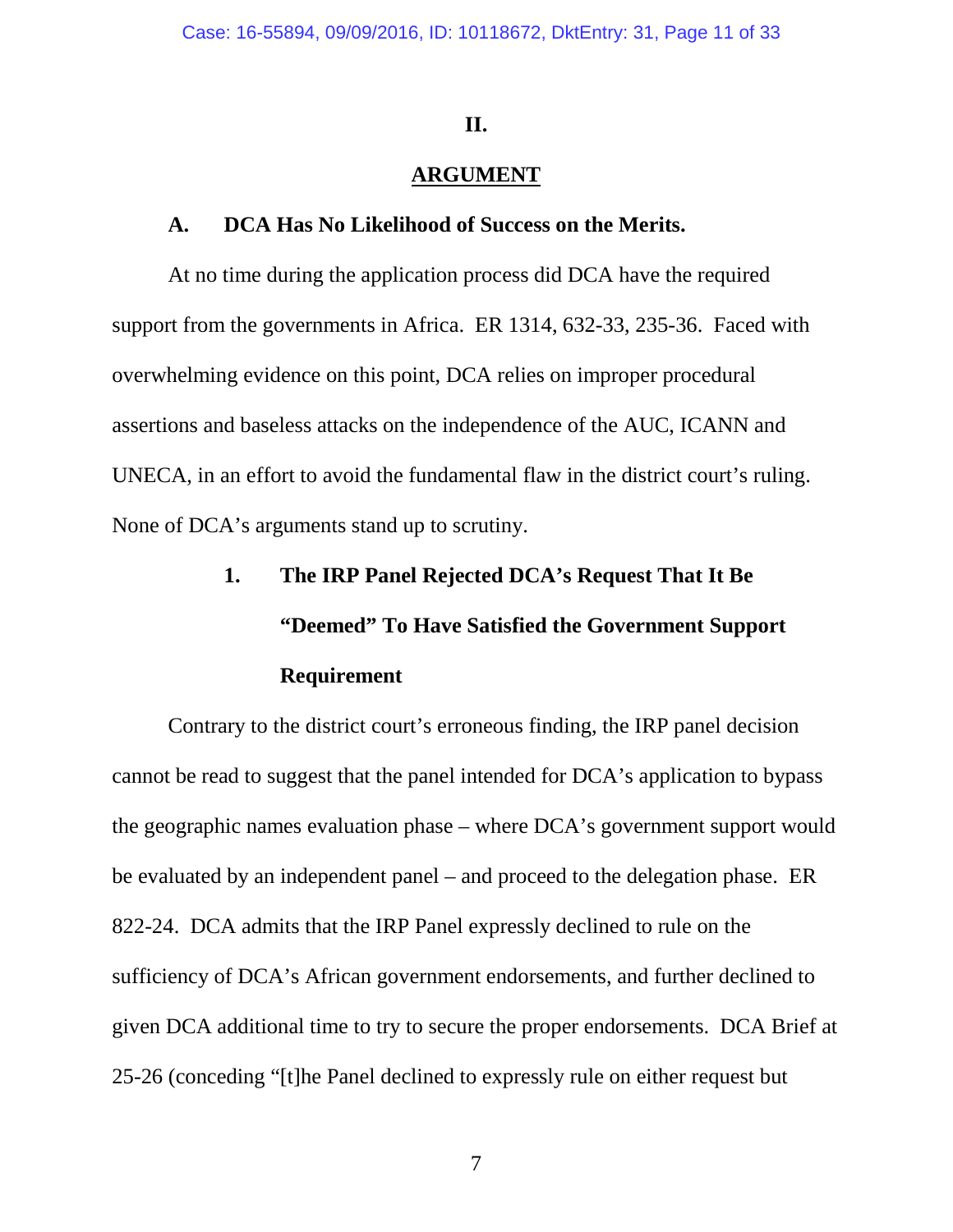limits its decision to ICANN's procedure."). Indeed, DCA cannot escape the undisputed fact that the IRP Panel limited its ruling to the GAC consensus advice only and made no finding with respect to DCA's government support within Africa. ER 806-07, 822-24. Nor could it since the geographic names panel had not yet completed its analysis of DCA's government support at the time ICANN halted DCA's application in 2013. ER 637. Accordingly, the IRP panel's ruling was limited to the GAC process, and the record shows that the panel ruled only that ICANN should process DCA's application from the point at which it left off – the geographic names phase. ER 822-24 (ICANN should "continue to refrain from delegating the .AFRICA gTLD and permit [DCA's] application to proceed through the remainder of the new gTLD application process."). There was no evidentiary basis for the district court to "infer" that the IRP panel deemed DCA to have satisfied the government support requirement.

# <span id="page-11-0"></span>**2. Endorsements For ZACR and DCA Were Not "Equal": The Record is Clear That DCA Never Had the Required Government Support During This Process**

As an alternative basis to justify the district court's ruling, DCA asserts that the preliminary injunction can still be upheld because ZACR and DCA both had the same level of support from the AUC. DCA argues that if ZACR passed the geographic names panel review with its AUC endorsement, then DCA necessarily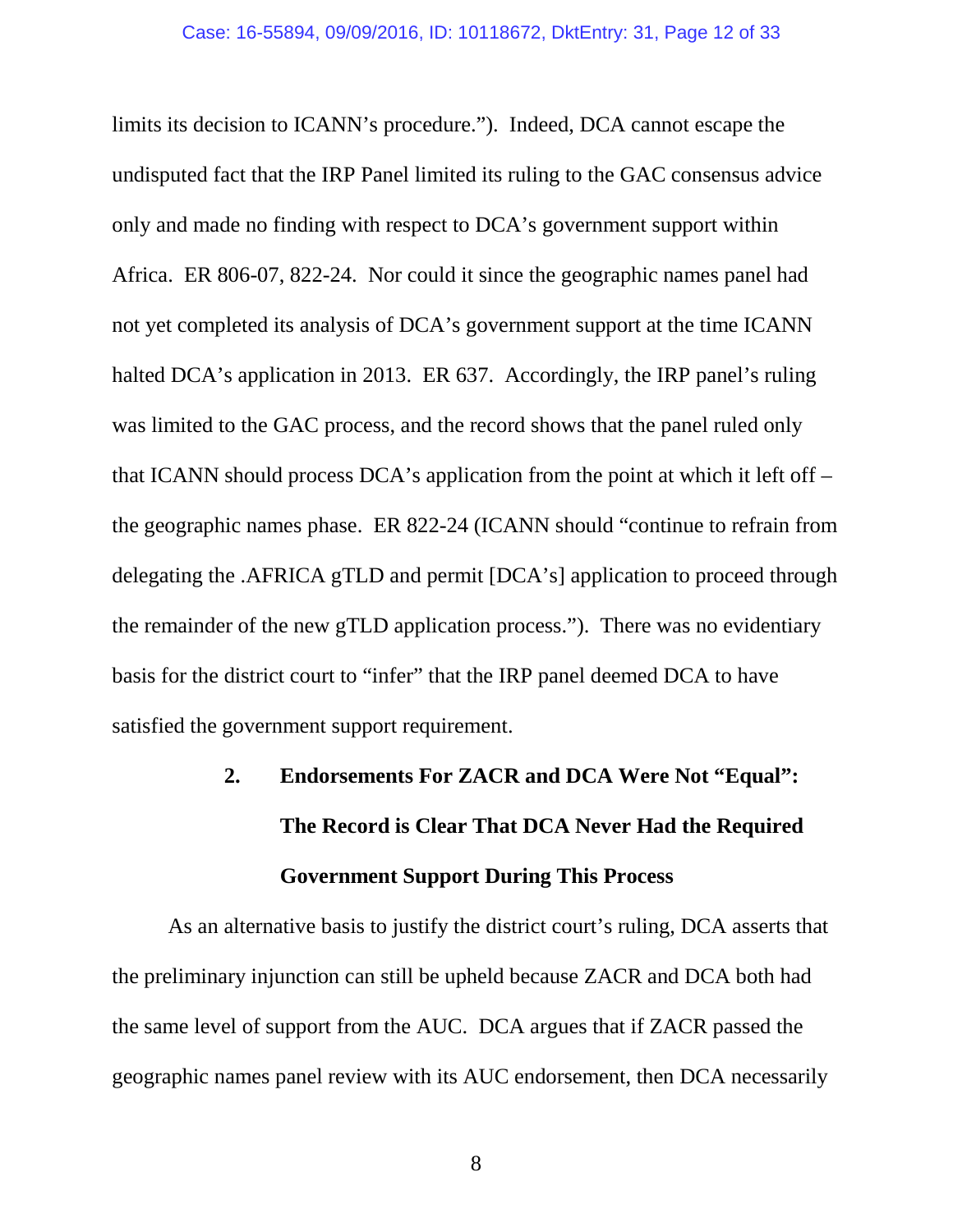"should have" also passed the review based on its AUC endorsement. DCA Brief at 7. The record shows that this contention is without merit.

First, the AUC never endorsed DCA at any time during the ICANN gTLD application process. DCA relies on a 2009 AUC letter that was expressly repudiated by the AUC in 2010 – two years *before* ICANN opened the new gTLD process for applications. ER 1312. DCA does not challenge this basic fact. Similarly, DCA does not contest the fact that UNECA made clear that its 2008 letter could not serve as a letter of endorsement. As UNECA explained, it has no power to act as a representative of the governments of Africa. ER 1321-22. Further, neither the 2009 AUC letter nor the 2008 UNECA letter satisfied the Guidebooks requirements. *Cf.* ER 1312 and ER 1316 with ER 952-53. Because the AUC and UNECA did not and could not endorse DCA during this process, the record is unassailable that DCA failed to meet the government support required by the ICANN Guidebook. On that basis, the district court's injunction must be vacated because DCA has no likelihood of success on the merits.

Nevertheless, DCA tries to sidestep this fundamental flaw by making various procedural arguments for why the AUC, a representative body of the 53 countries of Africa, could not properly withdraw its alleged support of DCA. These arguments are similarly without merit.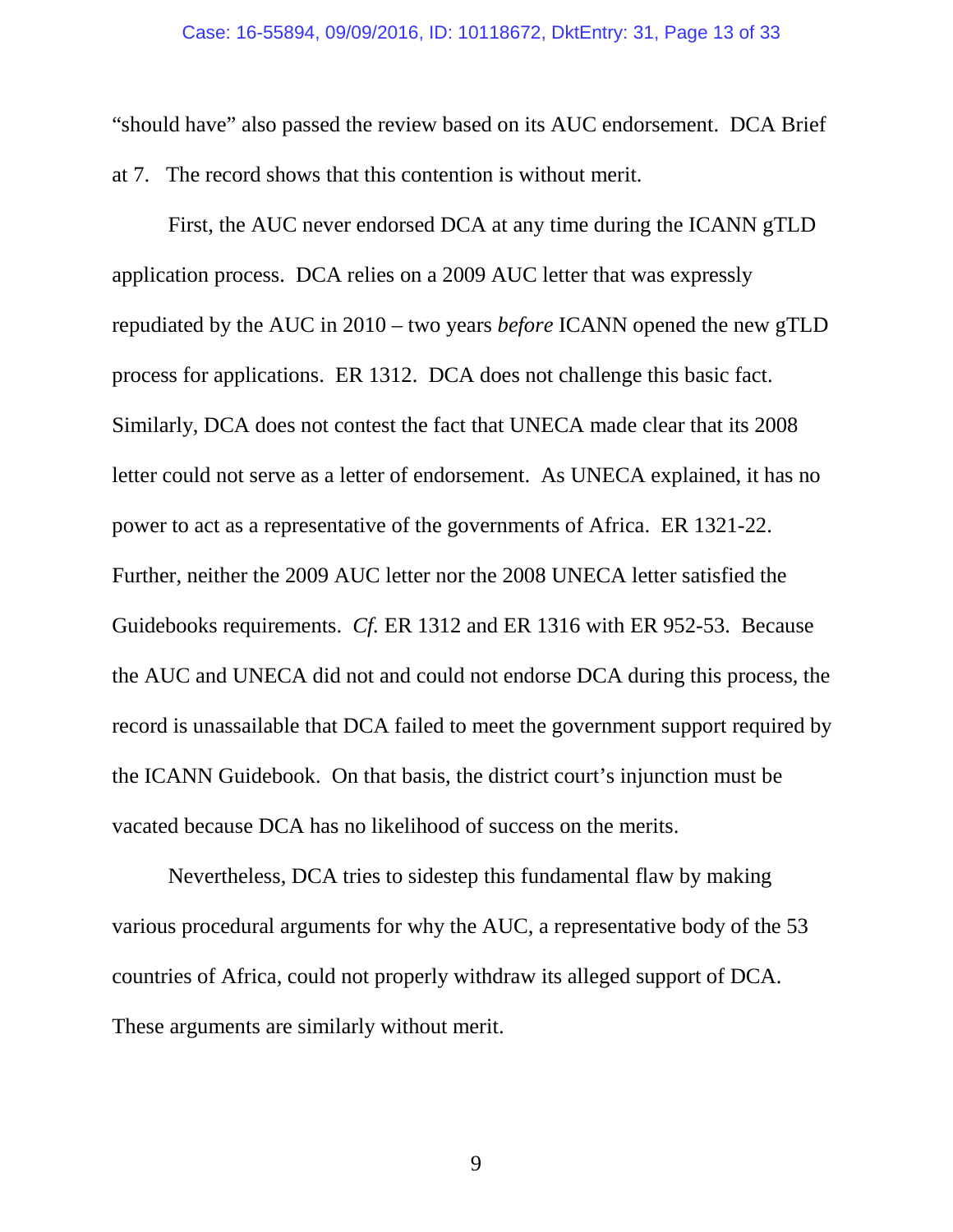First, DCA claims that the AUC was not allowed to withdraw its endorsement because the terms of the ICANN Guidebook do not allow for withdrawal in this circumstance. This assertion facially makes no sense since the AUC's withdrawal occurred in 2010 – before the Guidebook provision relied upon by DCA was even in effect.<sup>[3](#page-13-0)</sup>

Second, even if that provision had been in effect and could apply, DCA misconstrues the language of the Guidebook. The operative provision states: "a government may withdraw its support for an application at a later time, including after the new gTLD has been delegated, if the *registry operator* has deviated from the conditions of original support or non-objection."[4](#page-13-1) ER 930 (emphasis added). Thus, this provision applies on its face only to registry operators – entities that already have contractual agreements with ICANN to operate a specific gTLD. DCA was not even an applicant, let alone a registry operator, at the time of the AUC's withdrawal, and therefore the provision could not have been applicable to DCA.

Third, DCA implies that ICANN's act of processing DCA's application suggests that ICANN recognized the AUC's withdrawal of support was somehow

<span id="page-13-0"></span><sup>3</sup> The final version of the New gTLD Guidebook was released in September 2011. This version is publicly available on ICANN's website. ECF 95-1.

<span id="page-13-1"></span><sup>4</sup> In January of 2012, a further version of the new gTLD Applicant Guidebook was released. ECF 95-1. This was the operative Guidebook in effect when ZACR and DCA applied for .Africa.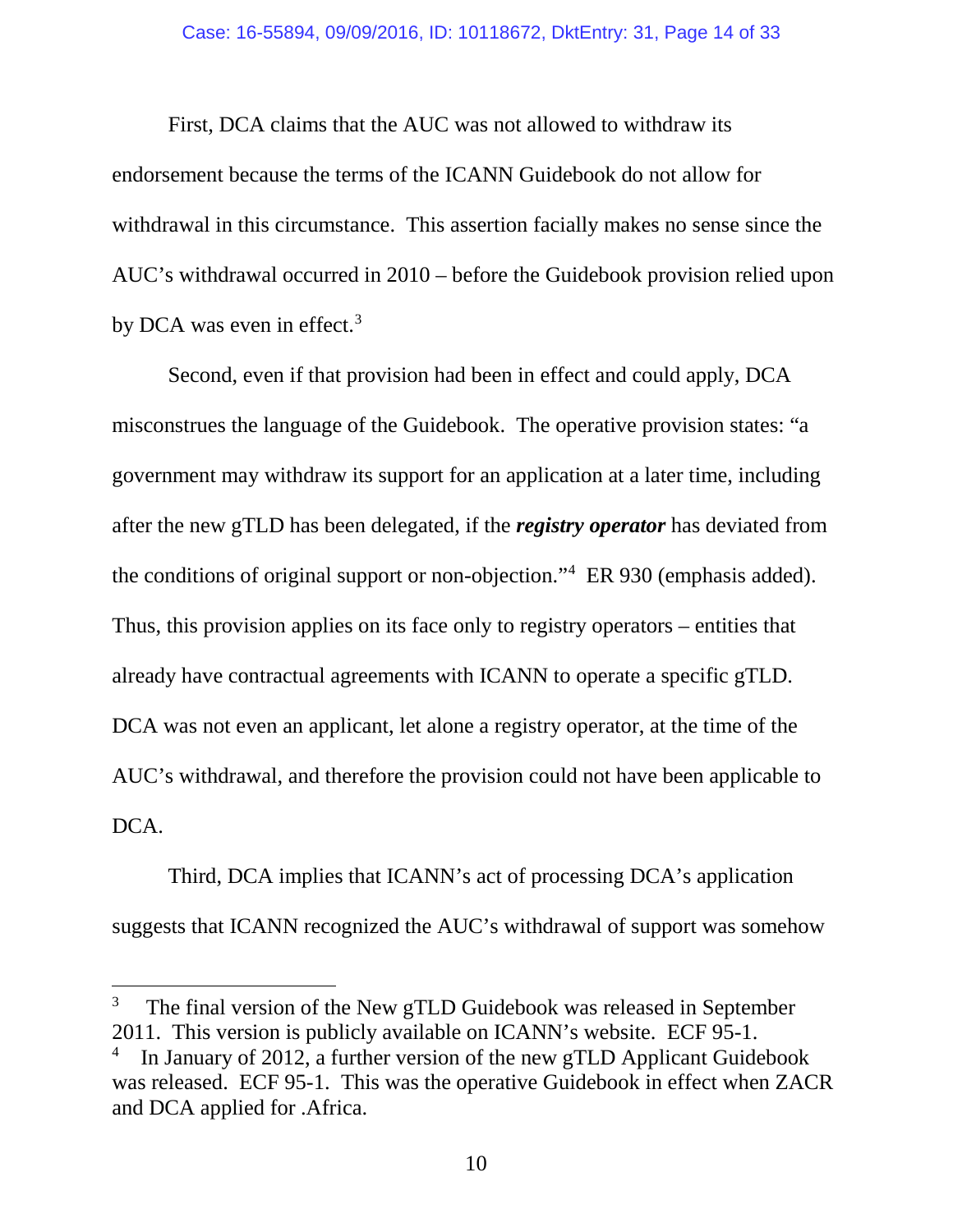#### Case: 16-55894, 09/09/2016, ID: 10118672, DktEntry: 31, Page 15 of 33

invalid. DCA Brief at 16. There is no merit to this contention. The record shows unequivocally that ICANN continued to review DCA's application because its endorsements were not put in issue until the time of the geographic names review process. ER 637-38. Once DCA's deficient "endorsements" were fully reviewed, DCA's application necessarily failed because it lacked the requisite African government support. ER 638, 1353-54, ER 930-32 at 2.2.1.4.4 (outlining the process for evaluating government support).

Unable to make substantive and procedural arguments that withstand scrutiny, DCA next makes unsupported attacks on the credibility of the AUC and UNECA. DCA implies, without evidentiary support, that the AUC withdrawal letter might be disregarded because it was signed by a "lower level official." DCA Brief at 3. Whatever the intended import of that assertion, the letter was signed by the Deputy Chairperson of the African Union Commission. ER 1314. There is no evidence to suggest that the Deputy Chairperson was not fully authorized to sign the 2010 letter on behalf of the AUC. Further, the AUC's position was not limited to the 2010 withdrawal letter. The AUC has repeatedly stated that DCA does not have the support of the African Union countries, including unequivocal language in its 2015 letter advising ICANN that the "AUC does not support the DCA application and, if any such support was initially provided, it has subsequently been withdrawn with the full knowledge of DCA even prior to the commencement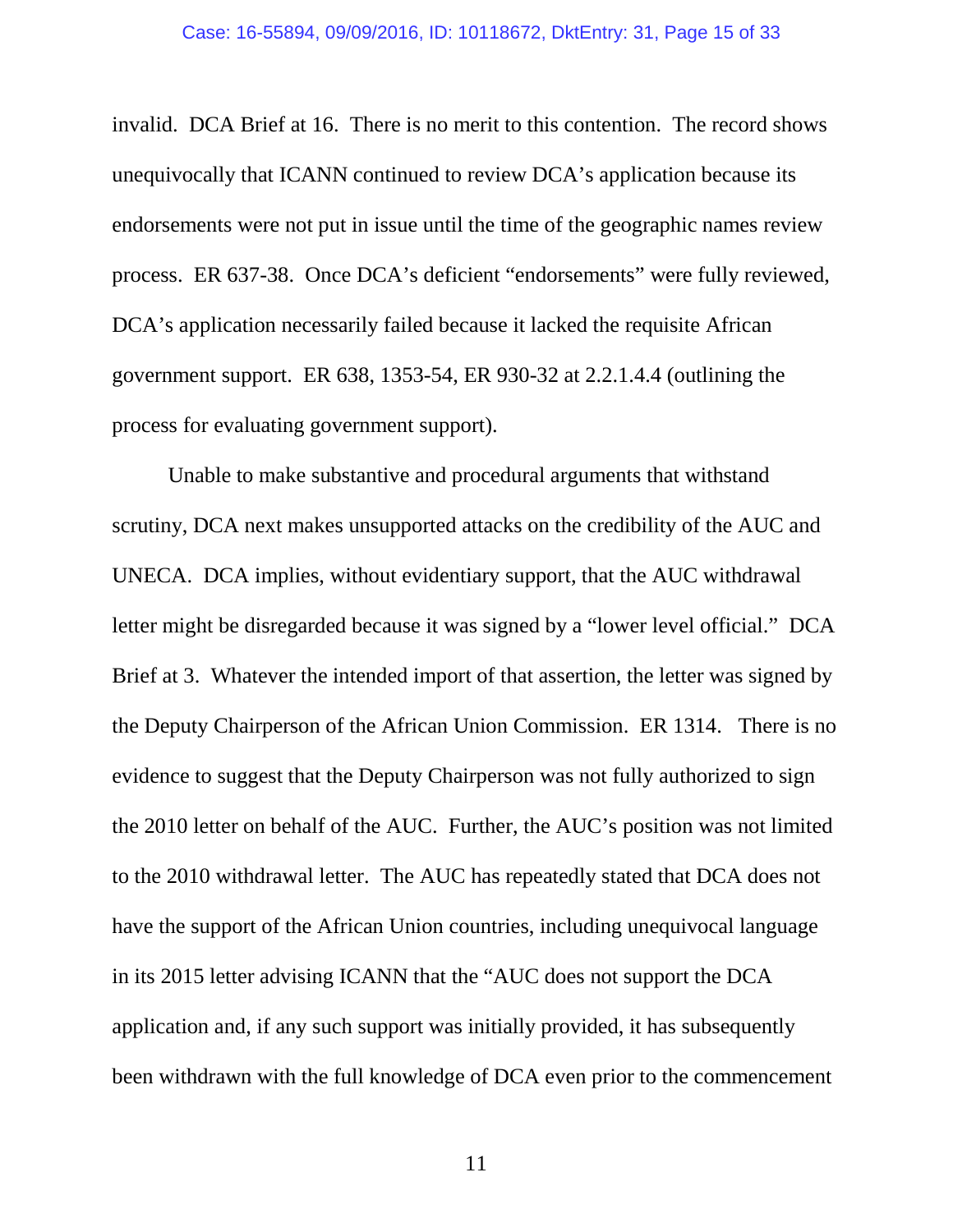of ICANN's new gTLD application process." ER 235-36, *see also* ER 632-33, 529, 1465-67. The AUC position could not be clearer.

Similarly, DCA argues that the UNECA letter repudiating support for DCA's application might be discarded because it came from a "low-level employee." DCA Brief at 25. In fact, the UNECA letter is signed by the Secretary of the Commission and its Legal Advisor. ER 1321-22. And while the UNECA letter makes clear that the UN "entity is neither a government nor a public authority and therefore is not qualified to issue a letter of support," DCA argues that UNECA's clarifying letter should essentially be ignored because it was not received until after the IRP's ruling in 2015. DCA Brief at 48. But again, as noted, the geographic names panel did not complete its review of the propriety of DCA's government endorsements until 2015. ER 637-39. Accordingly, DCA's argument is unavailing both on substance and procedure.

With no evidence to suggest that it had proper government support, DCA resorts to attacking ICANN and suggesting that ZACR was only able to satisfy the geographic names panel process because ICANN "improperly" favored ZACR's application. Again, there is no basis for this contention.<sup>[5](#page-16-0)</sup> When ZACR and DCA's

<sup>5</sup> Nor is there merit to DCA's claim that ICANN failed to act independently by giving "instructions' to the AUC to derail DCA's application using the GAC process. DCA Brief at 19-20. Not surprisingly, the document that DCA cites does not support this outlandish contention. The letter from ICANN merely explained to the AUC that ICANN has protections in place in the Guidebook that allow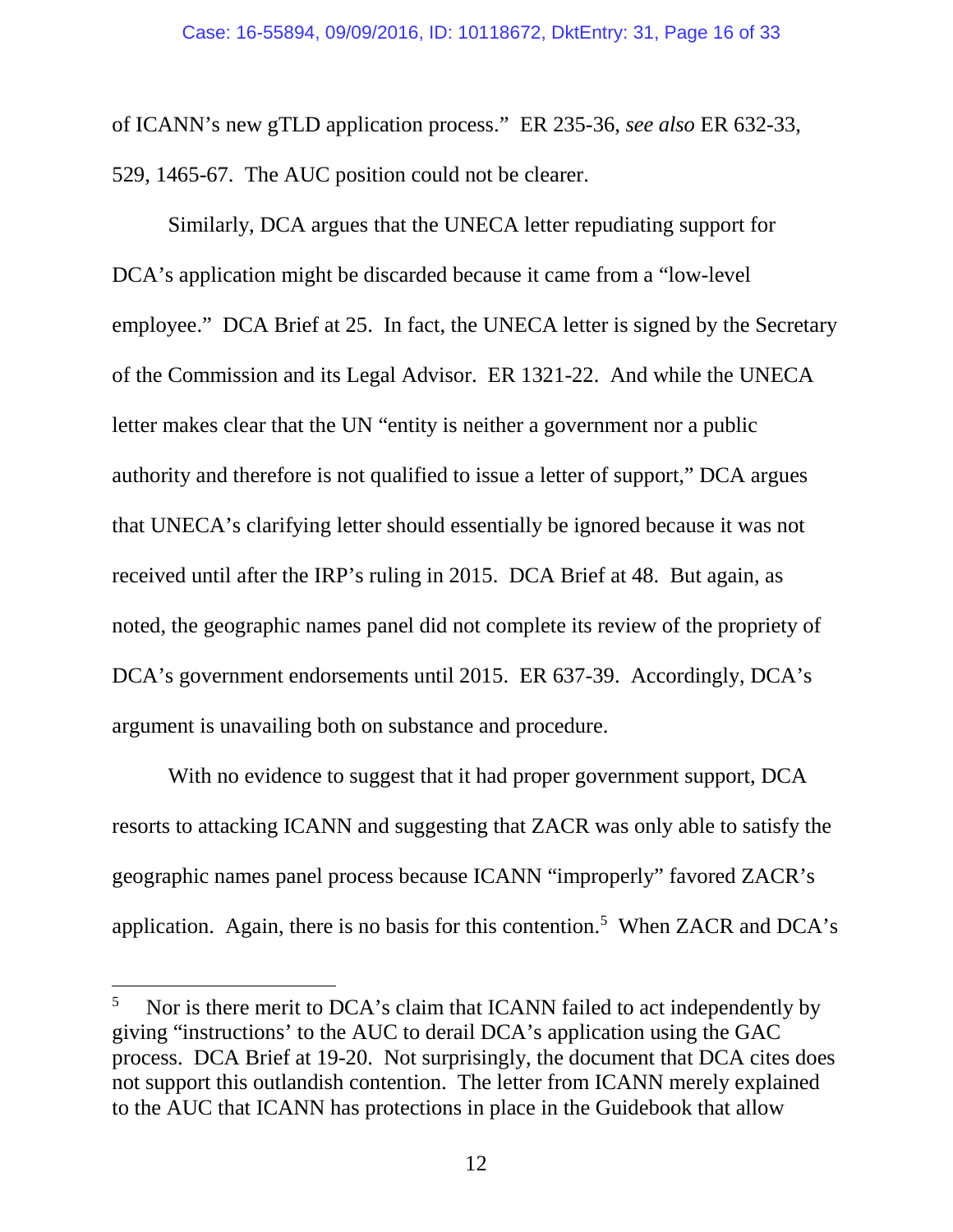#### Case: 16-55894, 09/09/2016, ID: 10118672, DktEntry: 31, Page 17 of 33

applications were before the geographic names panel, the independent panel issued clarifying questions to both entities due to initial deficiencies in the government endorsements proffered by both applicants. ER 1342-51, 94-95. The record shows that ZACR was able to revise its submission to conform to the technical requirements of the Guidebook because it had the support of the AUC.<sup>[6](#page-16-1)</sup> ER 230-31. DCA, which did not have the support of the AUC, was unable to fix the deficiencies; rather DCA could only continue to cite to the expressly repudiated and deficient AUC "endorsement" letter from 2009. ER 1355-67, 637-39.

Finally, DCA suggests that in addition to all of the other parties supposedly conspiring against it, ZACR's application was flawed because the AUC had a conflict of interest due to an assignment of rights agreement with ZACR for the .Africa domain. While the assertion has no bearing on the propriety of DCA's own likelihood of success, ZACR briefly reviews the facts to demonstrate just how

<span id="page-16-0"></span>l

governments a role and some oversight in determining which entity should operate a geographic name. ER 1333.

<span id="page-16-1"></span><sup>6</sup> DCA contends that ZACR's endorsement from the AUC was deficient. DCA Brief at 21, 49. DCA mischaracterizes the timeline and the record. In 2012, ZACR submitted its application and its initial support letter from the AUC. ER 224, 55. After receiving clarifying questions asking ZACR to fix deficiencies in its endorsement letter, ZACR submitted a new letter on July 2, 2013 that complied with all requirements. ER 55. Contrary to DCA's assertions, this letter refers to ZACR by its applicant name (UniForum SA (NPC)) and does not discuss "the AUC's initiative to categorize .Africa as a 'reserved' domain.'" ER 230-31. Moreover, DCA's claim that ICANN ghostwrote the letter for the AUC similarly misconstrues the record. ICANN provides all applicants with a template letter to follow in securing proper endorsements. ER 952-53.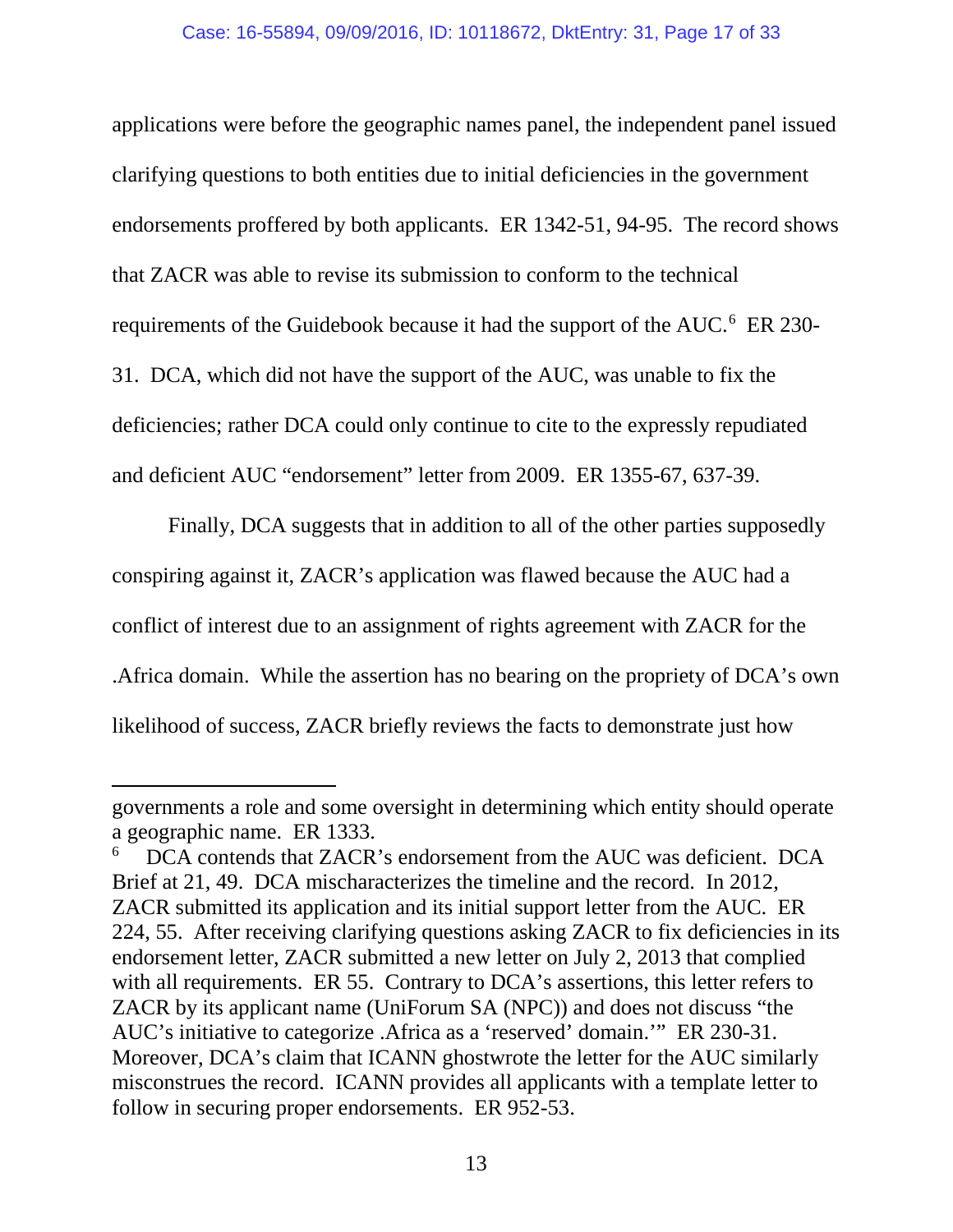baseless DCA's attacks are on this process. The AUC held a public RFP to determine which entity it would support to launch the .Africa gTLD. ER 225, 235- 36, 1465-67, 529. DCA chose not to submit a proposal or participate in the RFP process. ER 529, 226. ZACR submitted a proposal and, after prevailing in the IRP process, was thereafter officially endorsed by the AUC to apply for and launch .Africa. ER 529, 225, 55, 230-31, 235-36, 1465-67. At that time, ZACR and the AUC entered into an agreement to work cooperatively in a shared mission to "establish a world class domain name registry operation . . . by engaging and utilising African technology, know-how and funding; for the benefit and pride of Africans; in partnership with African governments and other ICT stakeholder groups." ER 1381. There is nothing improper about the governments of Africa maintaining some level of interest in the .Africa domain. The AUC's RFP was open to DCA and transparent. DCA chose not to participate and therefore ensured that it would not have the support of the African governments.[7](#page-18-1) ER 529, 226.

In the end, no matter how DCA attempts to complicate and convolute the facts, the record speaks for itself. DCA never had the support of the African

 $\overline{\phantom{a}}$ 

<sup>7</sup> DCA never acknowledges, let alone explains why, it chose not to participate in the AUC RFP process. It was DCA's own failure to abide the AUC's open and transparent process that put DCA in the position of having no African government support.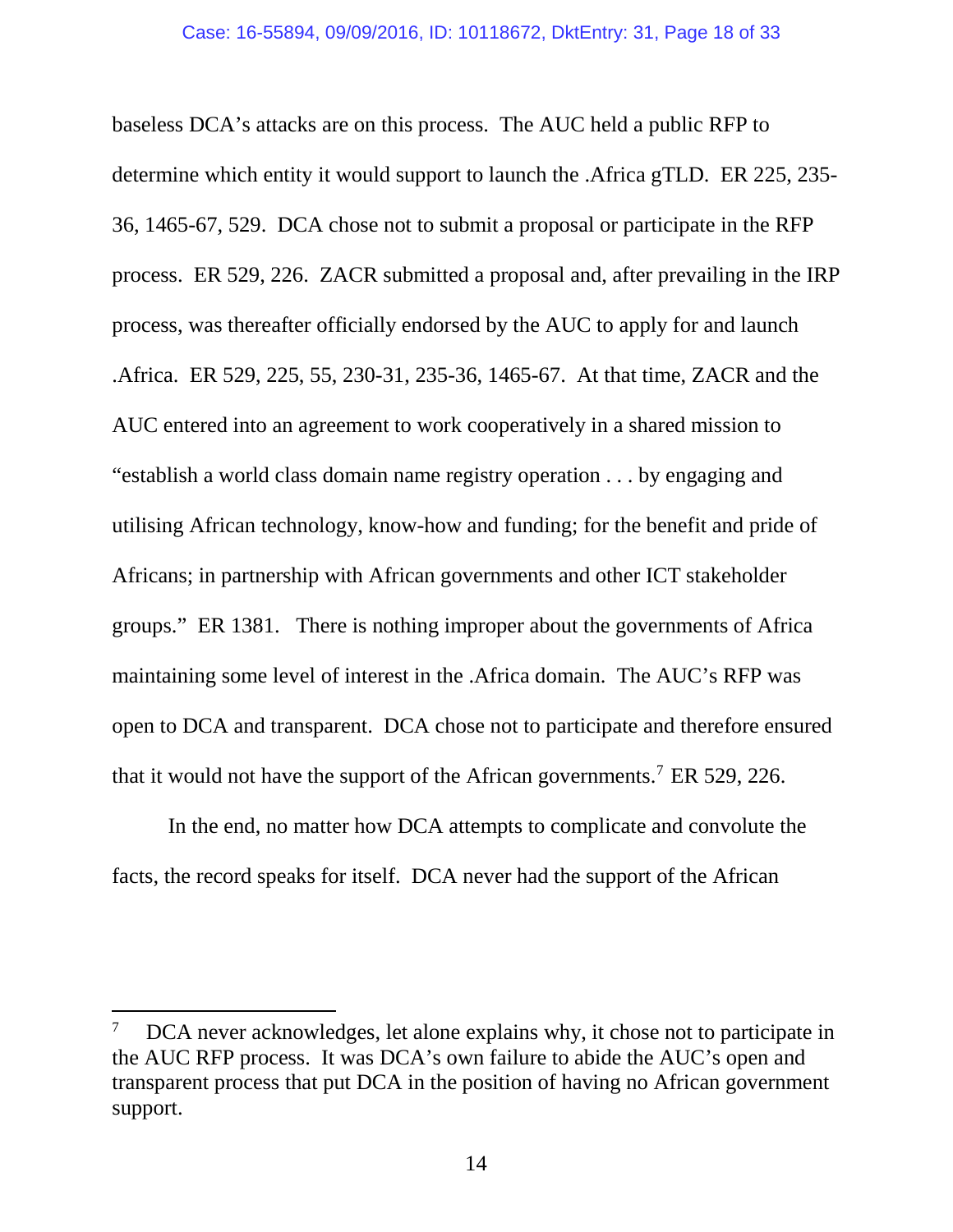governments as mandated by ICANN's Guidebook. DCA has no likelihood of success on the merits and the injunction should be vacated.

## **B. DCA Cannot Show Irreparable Harm**

<span id="page-18-0"></span>The record makes clear that DCA will not be irreparably harmed by the delegation of .Africa to ZACR because, should DCA prevail at trial, .Africa can be redelegated to DCA. ER 97, 62-81, 83-92, 326-38. In a striking admission, DCA concedes this fact in its Answering Brief, stating: "DCA was incorrect as to the technical possibility of delegation . . . ." DCA Brief at 51. **The fact that ICANNN has the power to redelegate .Africa negates any potential for irreparable harm and therefore any basis for the preliminary injunction**. *See Winter v. Natural Res. Def. Council, Inc*., 555 U.S. 7, 21 (2008) (irreparable harm required to maintain a preliminary injunction); *Alliance for the Wild Rockies v. Cottrell*, 632 F.3d 1127, 1131 (9th Cir. 2011) (plaintiff "must establish that irreparable harm is likely, not just possible, in order to obtain a preliminary injunction") (citing *Winter*).

DCA's only response is to suggest that it initially believed "delegation of a gTLD usually only occurs when a registry's contract with ICANN expires after the initial ten-year period."<sup>[8](#page-19-0)</sup> DCA Brief at 51. While the record shows that DCA's

<span id="page-18-1"></span><sup>8</sup> DCA's support for this belief is lacking. DCA merely cites to the Declaration of ZACR's CEO for the proposition that the Registry Agreement between ICANN and ZACR runs for ten years. ER 226.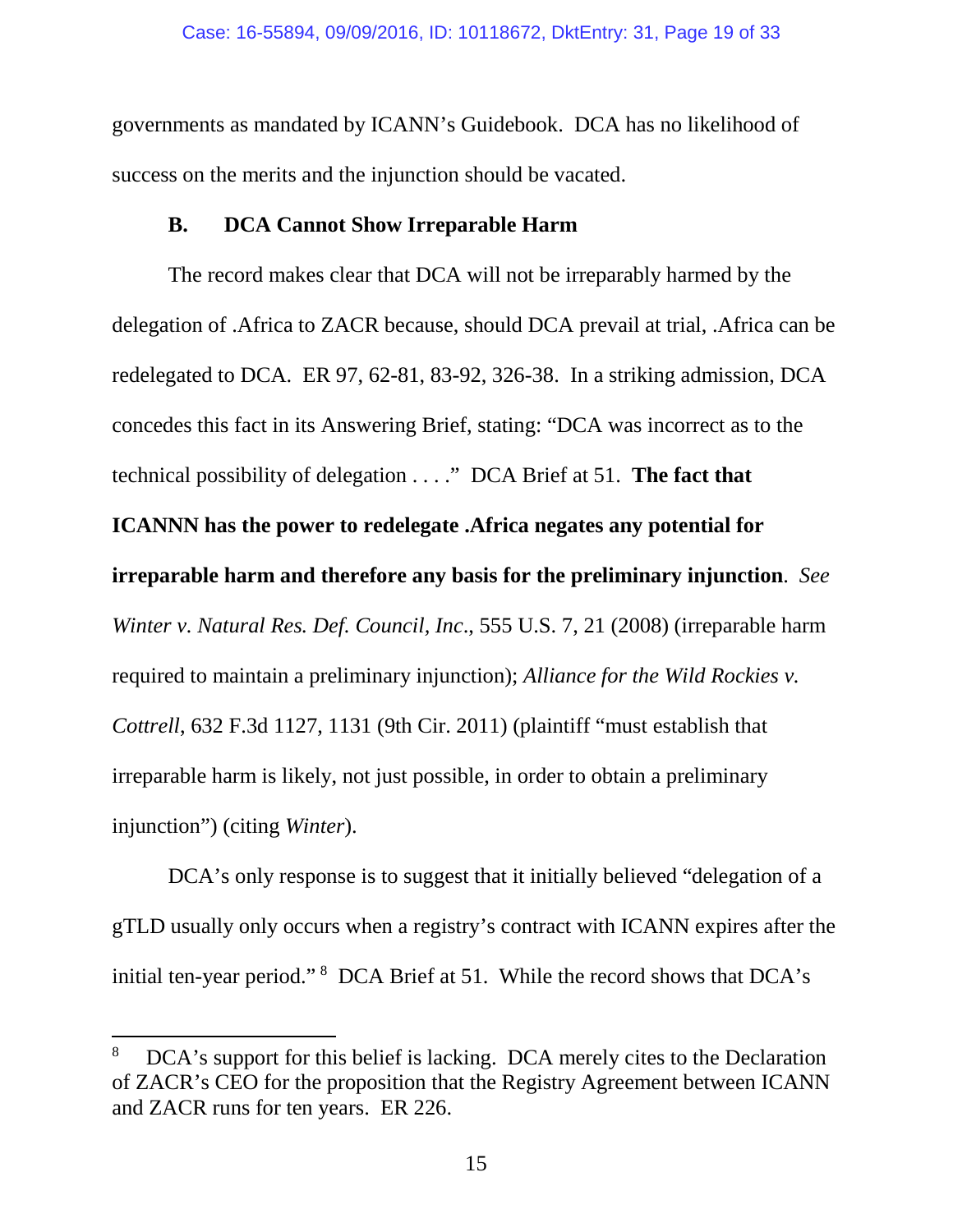original belief was wrong, DCA's statement further proves the point: ICANN is fully capable of redelegating a gTLD. And, DCA's other argument, that redelegation is complicated and may not be available because redelegation must be approved by the U.S. Department of Commerce ("DOC"), whose contract with ICANN is set to expire, is unsupported speculation. Every ICANN delegation or redelegation of a gTLD is presently subject to DOC oversight. ER 114. DCA has proffered no admissible evidence, or even a cogent argument, to suggest that every agreement entered into by ICANN over the last 20 years should now be subject to question after ICANN's contract with the DOC expires. DCA has put forward no credible evidence supporting that redelegation would be unduly complex or impossible. The record supports the opposite conclusion – redelegation is not only feasible but has occurred over 40 times.<sup>[9](#page-20-0)</sup> ER 97.

Having conceded that redelegation is an available remedy, DCA tries to sidestep the substantive point by falling back on yet another flawed procedural argument, this time contending that ICANN and ZACR made the redelegation argument too late. DCA Brief at 50-51. As stated in ZACR's opening brief at 28- 29, the timing of ZACR's motion to vacate/ reconsider was of DCA's own making.

<span id="page-19-0"></span><sup>9</sup> DCA's insinuation that the ICANN declaration should be accorded little weight because it was proffered by an "employee" smacks of the same desperation used to attack the AUC and UNECA submissions. The "ICANN employee" is, in fact, ICANN's President of Global Domains Division, Akram Attallah. DCA Brief at 50; ER 96-97.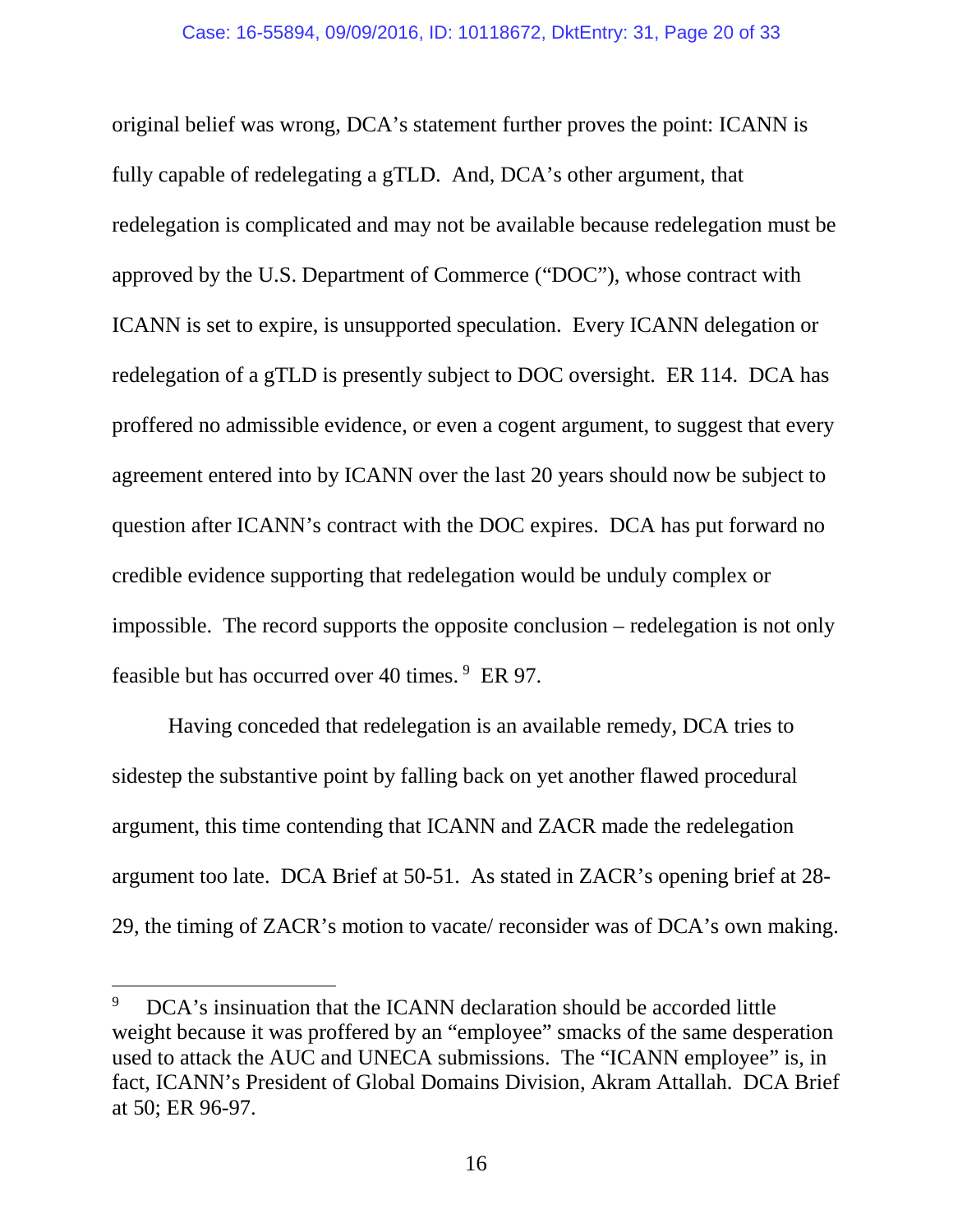After filing the First Amended Complaint which added ZACR as a party defendant, DCA set a briefing schedule that it knew would be completed before ZACR had been served with the complaint. DCA knew that ZACR was a South African non-profit company, knew (or should have known) that South Africa is not a signatory to the Hague Convention, and knew that service would take time. And while the district court issued an order on March 10, 2016 allowing for special service on ZACR in South Africa, DCA chose not to serve ZACR until March 22,  $2016$  – the day after briefing was complete on the preliminary injunction motion. <sup>[10](#page-20-1)</sup> ER 1724. Under these circumstances, the timing of ZACR's motion was reasonable.

Finally, DCA resorts to arguing that the district court's ruling should be sustained because DCA will be irreparably harmed by an alleged loss of investor funding if the injunction is lifted. The law in this Circuit is clear, however, that economic injury is insufficient to show irreparable harm. ZACR Brief at 34-35 (citing *Los Angeles Mem'l Coliseum Comm'n v. NFL,* 634 F.2d 1197, 1202 (9th Cir. 1980) (economic injury not sufficient for irreparable harm); *Amylin Pharms., Inc. v. Eli Lilly & Co.,* 456 F. App'x 676, 678 (9th Cir. 2011) (affirming denial of

<span id="page-20-0"></span> $\overline{\phantom{a}}$ 

<span id="page-20-1"></span> $10$  DCA suggests that it sought to notify ZACR by informal means. The law is clear that knowledge of a lawsuit does not constitute service of process and ZACR had no obligation to enter these proceedings before proper service. *See e.g., Mid-Continent Wood Prods., Inc. v. Harris,* 936 F.2d 297, 301 (7th Cir. 1991).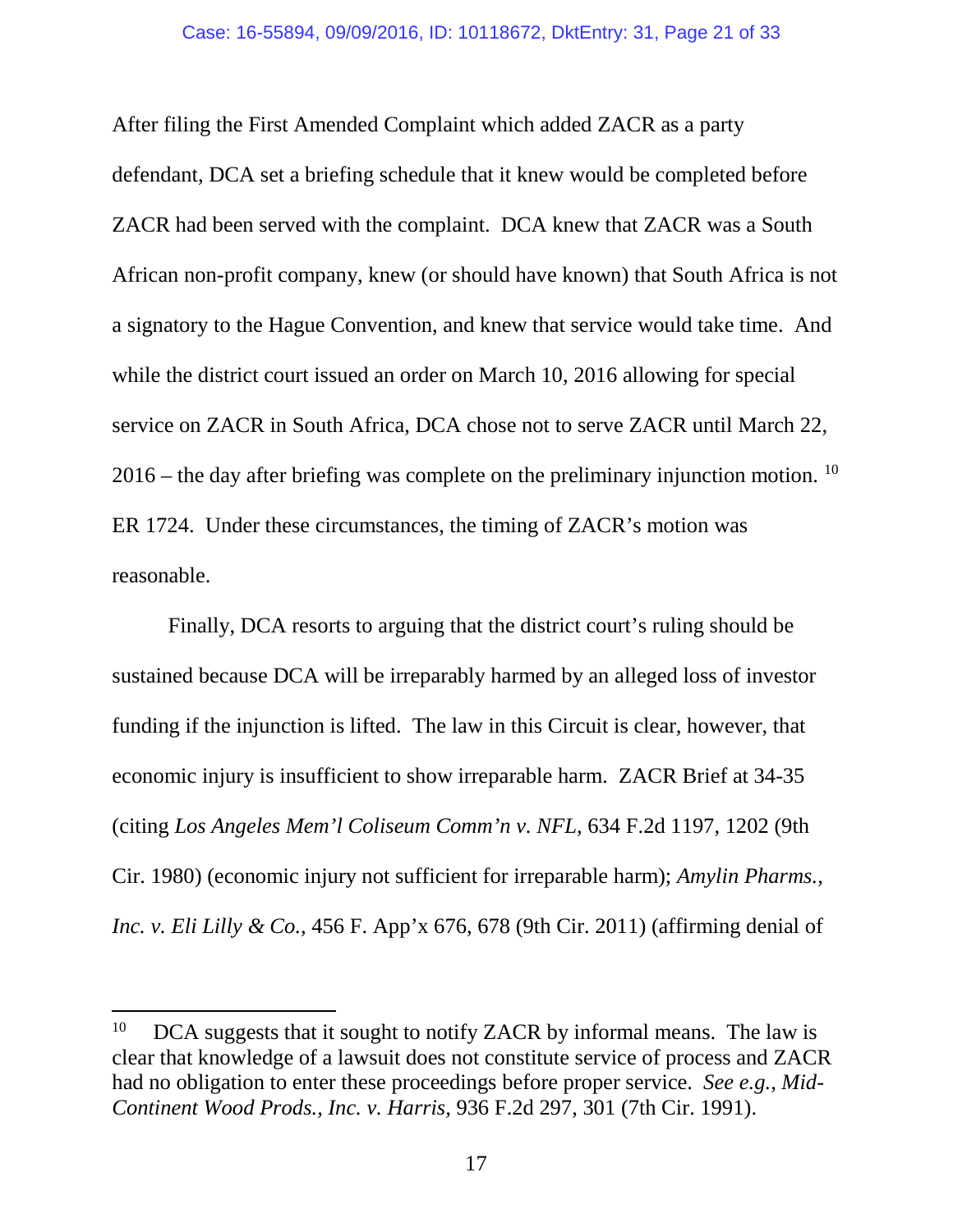preliminary injunction because harm that is fully compensable through money damages . . . does not support injunctive relief"); 13-65 Moore's Federal Practice ¶ 65.22 n.5). DCA does not even attempt to address, let alone, distinguish these cases in its brief. DCA cites only to *Blackwater Lodge & Training Ctr., Inc. v. Broughton*, 2008 U.S. Dist. LEXIS 49371 at \*28 (S.D. Cal. 2008), in an attempt to suggest that economic injury might support a preliminary injunction. In *Blackwater*, the district court based the propriety of injunctive relief on the fact that plaintiff was unable to fulfill a contract it had with the United States Navy and faced deprivation of its constitutional rights. *Id.* at \*28. The district court did not expressly find irreparable injury based on monetary harm to the plaintiff or rule inconsistent with established Ninth Circuit precedent on this issue. *Id*.

DCA also claims that because a probable lack of investor funding may result in the destruction of the business and its charity, it has shown irreparable harm. Even assuming that DCA's speculative statement might be true, DCA does not explain how such harm is not monetarily compensable. And, there is nothing in the record supporting this statement except the speculation of Ms. Bekele. ER 1716. As more fully stated in ZACR's opening brief, such speculation cannot support a finding of irreparable harm. ZACR Brief at 34 (citing *Caribbean Marine Servs. Co. v. Baldridge*, 844 F.2d 668, 674 (9th Cir. 1988) and *Rubin ex rel. NLRB*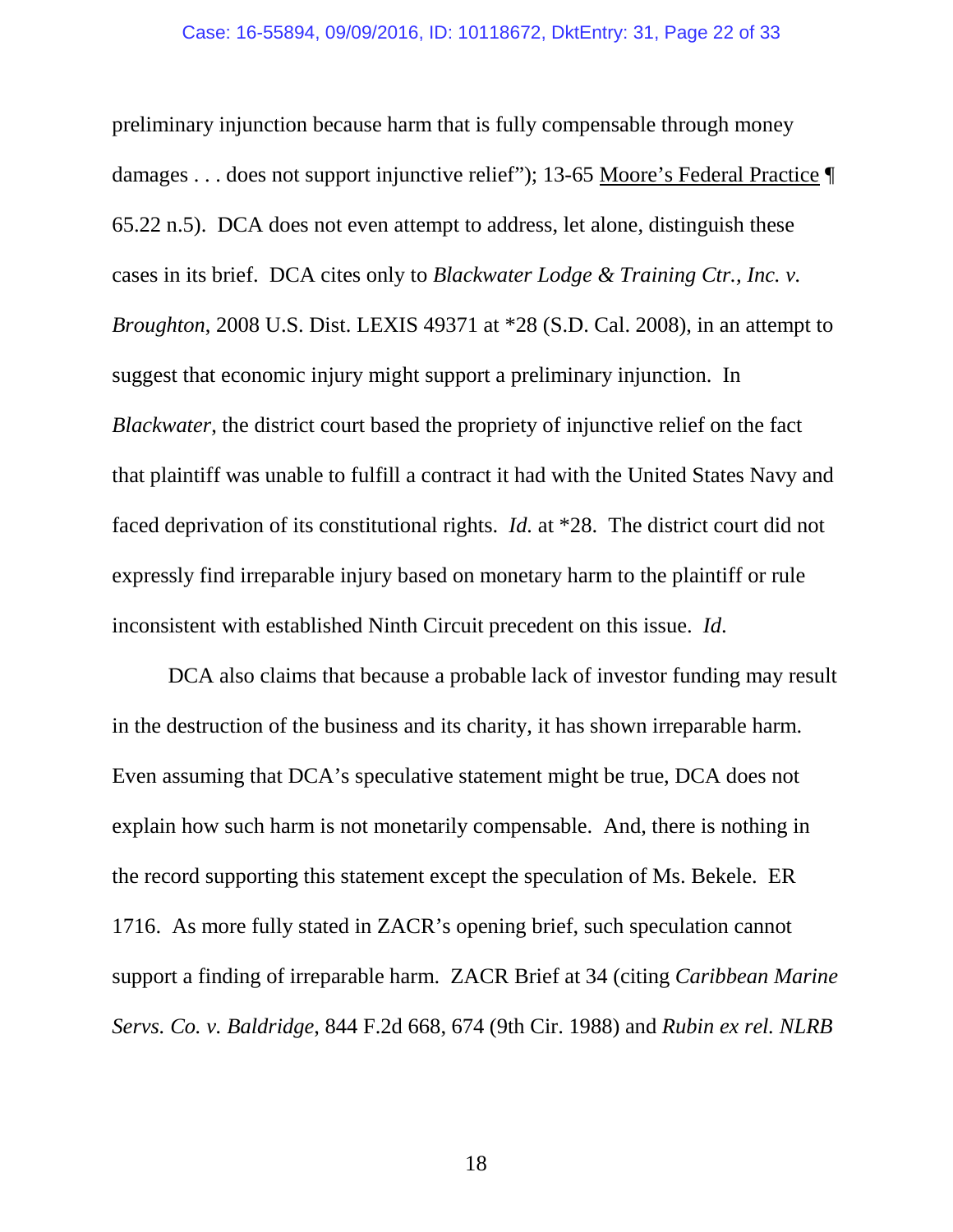*v. Vista Del Sol Health Servs., Inc.*, 80 F. Supp. 3d 1058, 1100 (C.D. Cal. 2015)). DCA never addresses the propriety of these decisions.

Because .Africa can be redelegated, and the loss of business funding does not constitute irreparable harm as a matter of law, DCA cannot show irreparable harm. Accordingly, the preliminary injunction should be vacated.

#### **C. The Balance of Hardships Weighs in ZACR's Favor**

<span id="page-22-0"></span>As set forth in ZACR's opening brief, in determining the balance of hardships, the impact on all parties, and even affected non-parties, must be considered. *Los Angeles Mem'l Coliseum,* 634 F.2d at 1203 (mandating that in evaluating preliminary injunction court must evaluate harm to defendant); *Atari Corp. v. Sega of America, Inc.,* 869 F.Supp. 783, 792 (N.D. Cal. 1994) (holding that harm to affected third party companies must be taken into account in either balancing the harms or weighing the public interest). DCA seemingly concedes this point as it never suggests that ZACR's interests should not have been considered. On that basis alone, the district court erred.

DCA argues only that the balance of harms weighs in its favor because redelegation would be extremely difficult and DCA would likely lose funding to operate its only domain, .Africa. DCA Brief at 52. But, DCA cites no credible support for its assertions; again the record shows that redelegation has occurred on more than 40 occasions and is entirely feasible. ER 97. And while DCA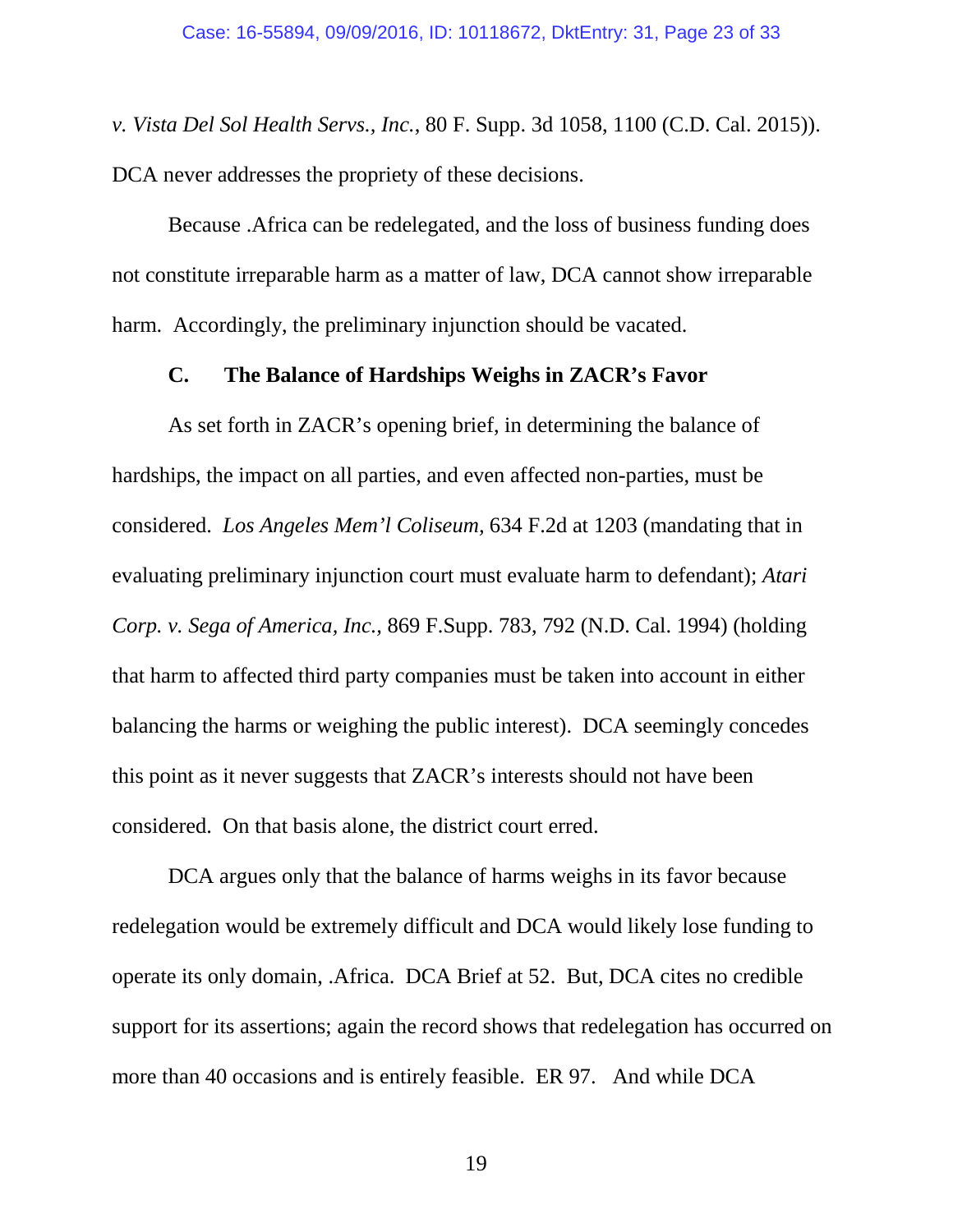speculates that it will lose funding, the record actually suggests that the gTLD would increase in value if ICANN is allowed to immediately delegate .Africa to ZACR. ER 227. In the unlikely event that DCA were to prevail at trial and obtain injunctive relief mandating redelegation, DCA would receive a gTLD that will have increased in value. *Id*.

ZACR, on the other hand, has presented detailed support for the harm it will suffer because of the preliminary injunction, including lost opportunity costs in the amount of \$15 million. ER 226-27, 54-55, 1750-52. DCA's contention that the spreadsheet supporting ZACR's calculation is not sufficiently detailed is without basis. ZACR's spreadsheet breaks out the \$15 million number based on the number of expected registrations (based on historical numbers and experience) during different launch phases. ER 1750-52.

Finally, although not addressed by the district court, DCA's argument that the amount of ZACR's "Continual Performance Guarantee" does not support claimed income of \$15 million is wrong.  $^{11}$  $^{11}$  $^{11}$  First, DCA admits ZACR's revenue projections are not public and that DCA's argument is based on speculation. Second, the Continued Operations Instrument ("COI") figure that DCA relies on was subsequently revised in response to follow-up questions from ICANN. ECF

<sup>&</sup>lt;sup>11</sup> This argument was never raised by DCA in the briefing below. DCA raised this argument only in evidentiary objections which the court never addressed. ER 1757.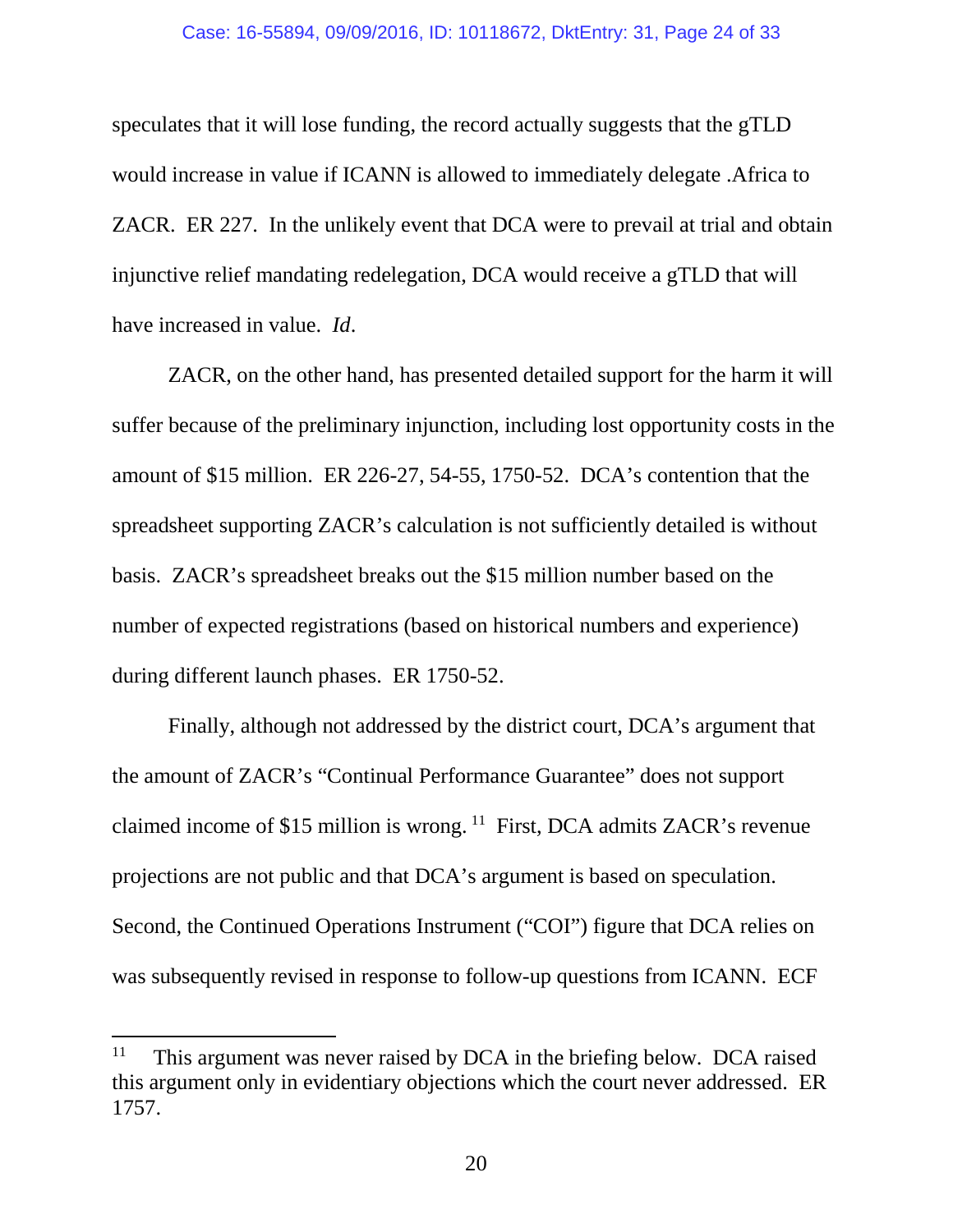107. Third, and most important, DCA is confusing registration numbers with revenue. The COI number is based on the number of expected registration numbers, not expected income, thus supporting that ZACR's estimated losses are conservative and not inflated. ER 1750-52.

The record makes clear that the district court erred in failing to consider ZACR when evaluating the balance of equities. On a properly considered record, the equities strongly weigh in ZACR's favor and the injunction should be vacated. *See e.g., MacDonald v. Chicago Park Dist.,* 132 F.3d 355, 361, 363 (7th Cir. 1997); *Atari,* 869 F. Supp. At 792; *ATCS Inte'l LLC v. Jefferson Contracting Corp.,* 807 F. Supp. 2d 516, 519 (E.D. Va. 2011).

### **D. The People of Africa Are Injured By the Preliminary Injunction**

<span id="page-24-0"></span>In considering the balance of harms, DCA claims that the district court rightly disregarded evidence showing the harm to the people of Africa. There is no basis to DCA's assertion. The declaration submitted by the Head of Information Society Division of the AUC demonstrates that the people of Africa are being harmed by the delay in the delegation of .Africa. ER 526-31. The district court erred in failing to take that into proper account.

<span id="page-24-1"></span>The African Union ("AU") which, as noted represents the 53 member states of the African continent, has mandated that the AUC serve as the secretariat of the AU. Specifically, the AUC is entrusted with carrying out the AU's executive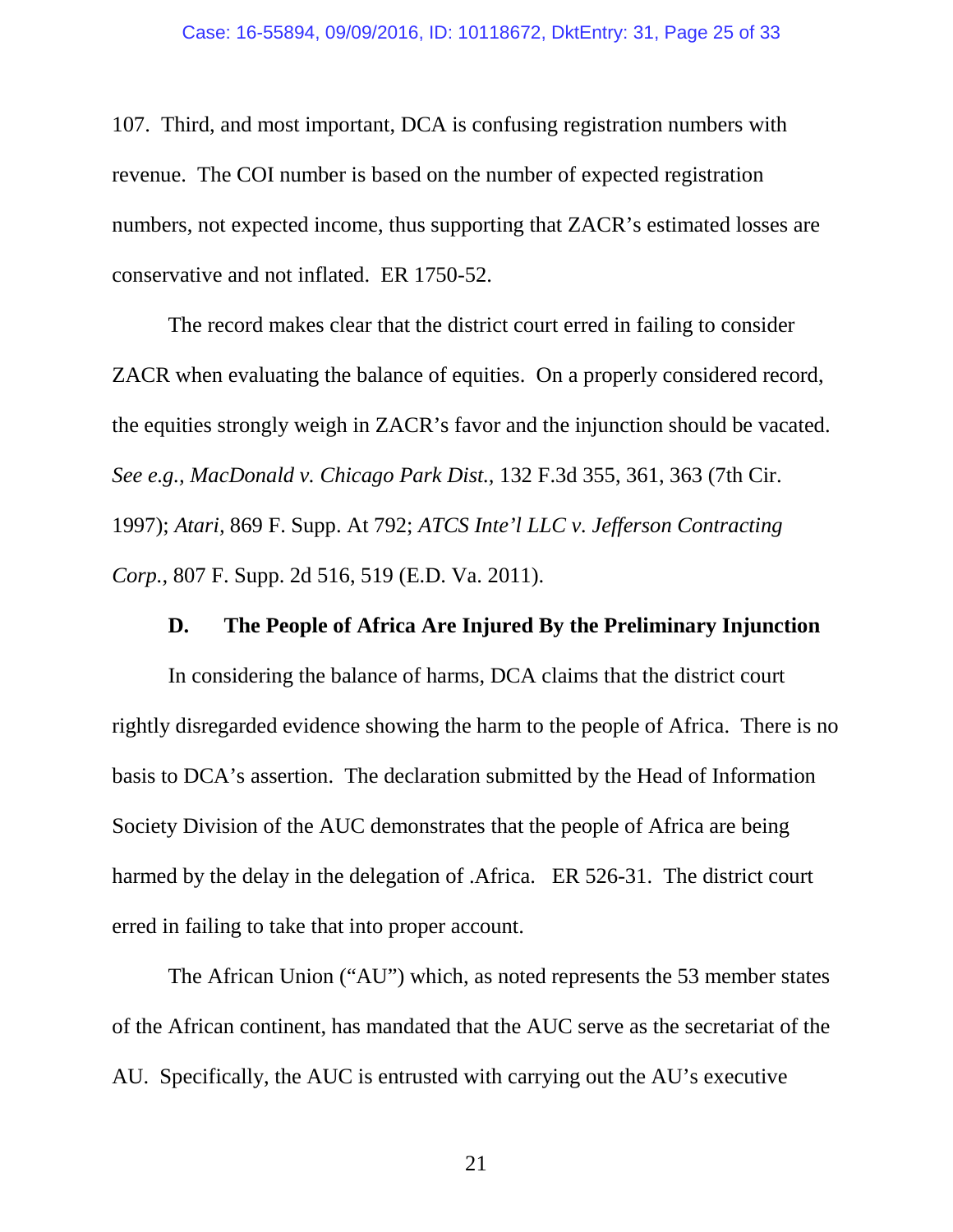functions. ER 527. Despite this, DCA argues that sworn statements from the AUC official, relating to harm to the African people due to the delay in the delegation of .Africa, is "biased," "speculative," and "conclusory." Yet, the AUC is the entity that has been charged with official responsibility to speak on behalf of the people of Africa. [12](#page-26-1) *Id.* And, DCA's argument that the district court justly discredited the AUC declaration because of its supposed self-interest in seeing .Africa delegated to ZACR makes no sense. As stated, the AUC held a public RFP to decide which applicant for .Africa to support. ER 225, 235-36, 1465-67, 529. It was DCA that chose not to participate in the RFP process. ER 529, 226. ZACR participated and prevailed. ER 529, 225, 230-31, 235-36, 1465-67.It is axiomatic that the AUC would support ZACR's application after it complied with the AUC's requirements. The governments of Africa, acting through the AUC, have an interest in the .Africa domain and in seeing that it is operated by an entity that will support the AUC's initiative to provide secure, world-class technical infrastructure to the people of Africa. ER 528-29, 226-27.

 $12$  DCA fails to address an AUC letter, signed by the Commissioner of Infrastructure and Energy of the AUC, to ICANN, dated June 2, 2014, which similarly states that the citizens of Africa are eagerly awaiting the gTLD .Africa. ER 632-33. DCA similarly fails to address ZACR's position that the district court should have given deference to the official position of foreign state representatives under the act of state doctrine. ZACR Brief at 38 (citing *Int'l Ass'n of Machinists & Aerospace Workers v. OPEC,* 649 F.2d 1354, 1360 (9th Cir. 1981)).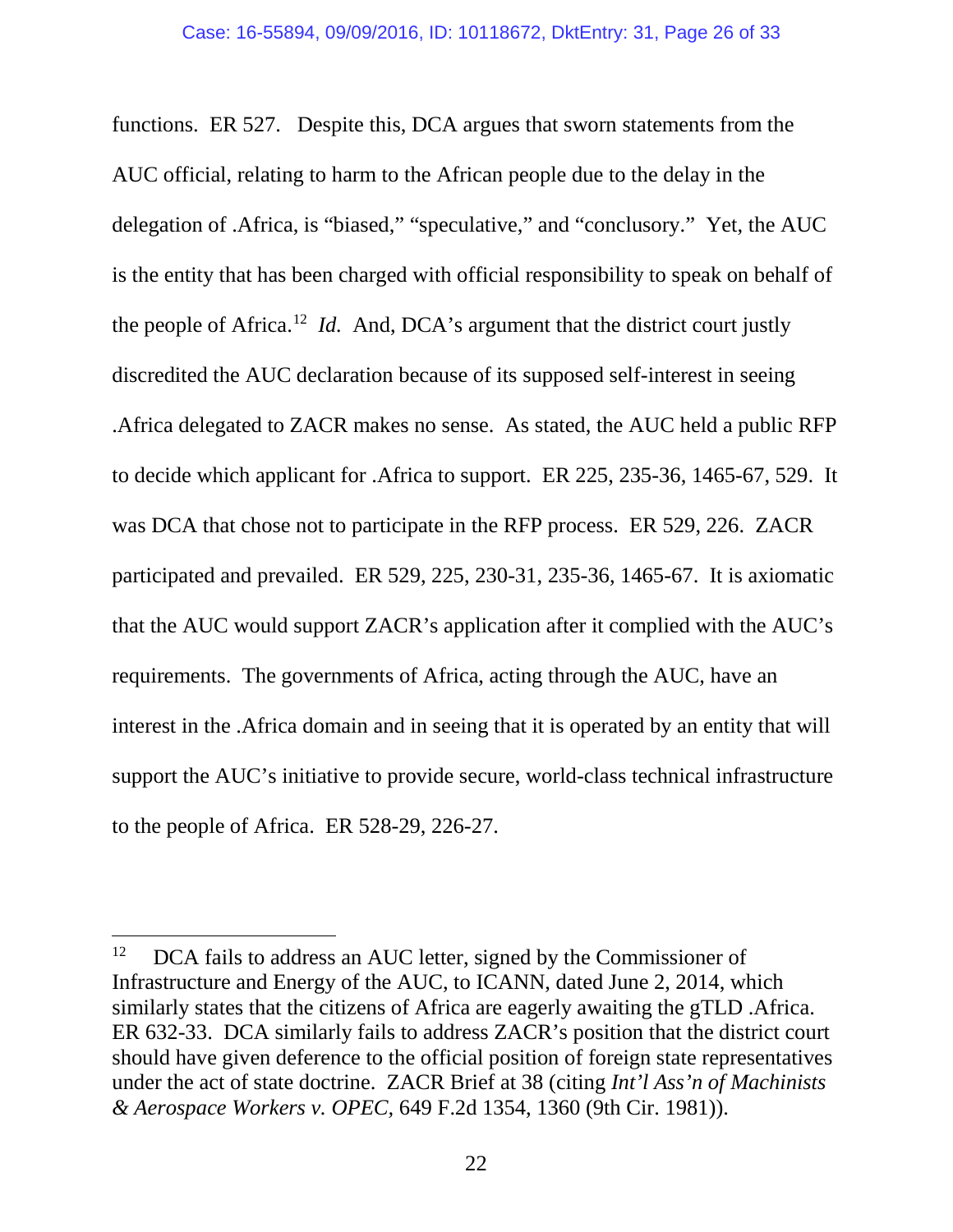Moreover, the district court should have properly considered that the delay in the designation of .Africa deprives a charity of funds that would be used to support African developmental projects and initiatives. ER 227, 530-31. While, DCA contends that the benefits of such a charity are "speculative," the record shows that approximately \$5.5 million would have already been donated to online development within Africa. ER 227, 530-31, 1750-52. This charitable benefit to the people of Africa clearly outweighs any supposed harm to DCA. The district court erred in failing to fully take this into account.

## **E. In The Alternative, DCA Should Be Forced To Post A Bond**

<span id="page-26-1"></span><span id="page-26-0"></span>While the district court does maintain discretion in setting the bond amount, courts generally excuse a bond only in "exceptional cases." *Frank's GMC Truck Ctr., Inc. v. General Motors Corp.,* 847 F.2d 100, 103 (3d Cir. 1988) (bond is "almost mandatory"). The district court denied the bond on grounds that ICANN had not raised the argument in its initial papers. ER 23. Because it is undisputed that ZACR retained standing to challenge the preliminary injunction, the district court should have considered its request. ZACR Brief at 40 (citing *Timken v. U.S.,*  569 F. Supp. 65, 82-83 (Ct. Int'l Trade 1983) (holding that pursuant to FRCP 65(c), nonparty intervenor directly impacted by injunction has standing to seek security). DCA apparently concedes ZACR's standing to seek a bond because it does not address this point in its answering brief.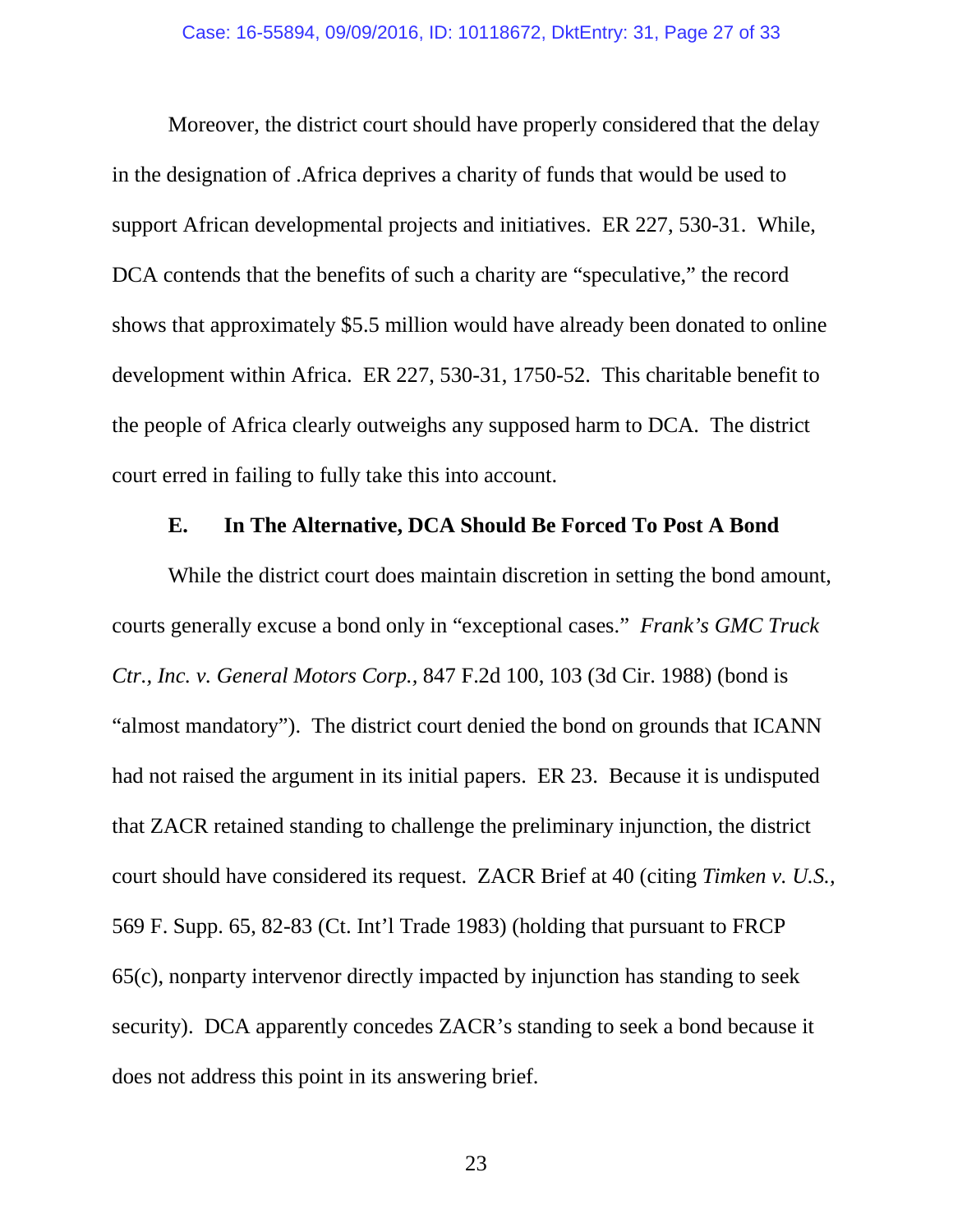#### Case: 16-55894, 09/09/2016, ID: 10118672, DktEntry: 31, Page 28 of 33

Instead, DCA claims that no bond should issue because ZACR is under no obligation to incur ongoing costs to promote the .Africa domain name. However, as addressed in ZACR's opening brief, these expenses are necessary to maintain visibility for the .Africa project and because of the ongoing need to interface with government officials throughout the continent of Africa. ER 226, 54.

DCA's further suggestion that *Nintendo of Am., Inc. v. Lewis Galoob Toys, Inc.,* 16 F.3d 1033, 1039 (9th Cir. 1994) is distinguishable because there, a detailed accounting was provided, is wrong. DCA Brief at 56. ZACR offered a detailed spreadsheet supporting its request for a \$15 million bond. ER 1750-52. ZACR specified the number of domain registrations in different phases of the launch of .Africa. *Id*. ZACR also based the registration numbers on responses to ICANN's 2012 .Africa application questions after researching historical data and its application passed ICANN's evaluation. ER 54-55. Thus, DCA's claim that ZACR's spreadsheet is not detailed enough to support the requested bond amount is without basis. Additionally, in *Nintendo*, the detailed accounting was made after the plaintiff lost at trial and Galoob Toys sought to execute on the bond.<sup>[13](#page-29-1)</sup>

 $\overline{\phantom{a}}$ 

<sup>13</sup> DCA's attempt to distinguish *Netlist Inc. v. Diablo Techs., Inc.,* No. 13-cv-05962-YGR, 2015 U.S. Dist. LEXIS 3285, at \*39-40 (N.D. Cal. Jan. 12, 2015) also fails because ZACR did base its losses on historical data and research. ER 54- 55.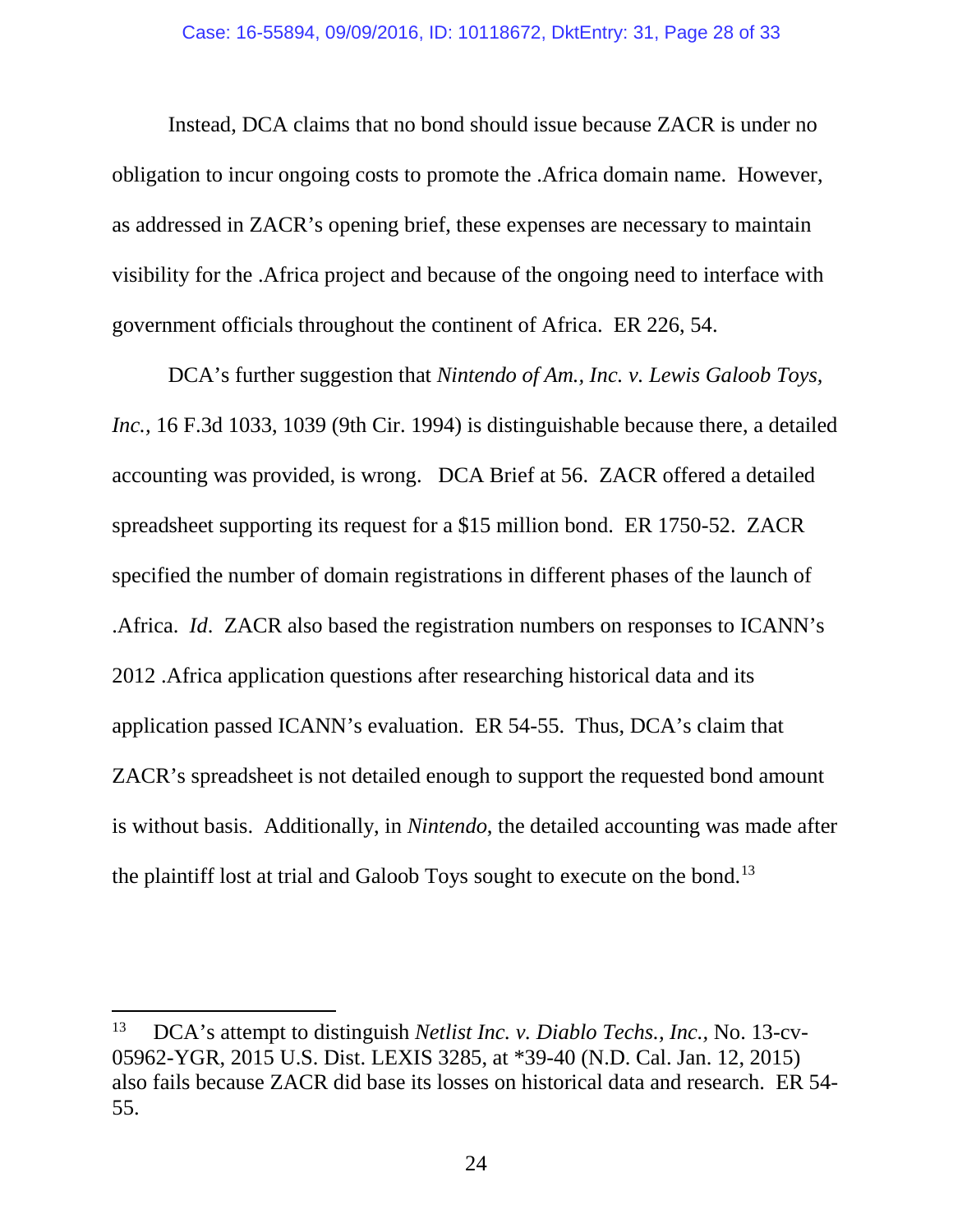#### **F. ZACR's Motion to Vacate/Reconsider Was Proper**

<span id="page-28-0"></span>Littered throughout DCA's brief is the suggestion that the arguments raised in ZACR's motion to vacate/ reconsider were properly ignored by the district court due to supposed concerns about the timeliness of the filing. While this contention is wrong on the facts as addressed in ZACR's opening brief and above, it is also wrong as a matter of law. A motion to modify a preliminary injunction is meant to relieve inequities that arise after the original order. *Credit Suisse First Boston Corp. v. Grunwald,* 400 F.3d 1119, 1124 (9th Cir. 2005). Here, the equities are compelling that ZACR, the party directly impacted by the injunction, should have a right to be heard on these issues. *See e.g., United States v. Bd. Of School Commrs. of City of Indianapolis,* 128 F.3d 507, 511 (7th Cir. 1997). Additionally, ZACR has complied with the requirements for bringing a motion for reconsideration as ZACR timely filed, and raised factual errors and proffered evidence that were not previously before the Court. C.D. Local Rule 7-18. Thus, the district court erred in failing to properly consider ZACR's arguments as to ZACR.

#### **G. DCA Provided No New Facts Justifying Remand**

<span id="page-28-1"></span>DCA contends that if this Court finds that the district court erred in issuing and maintaining the preliminary injunction, the case should be remanded to the district court to consider whether the discovery of "new" evidence would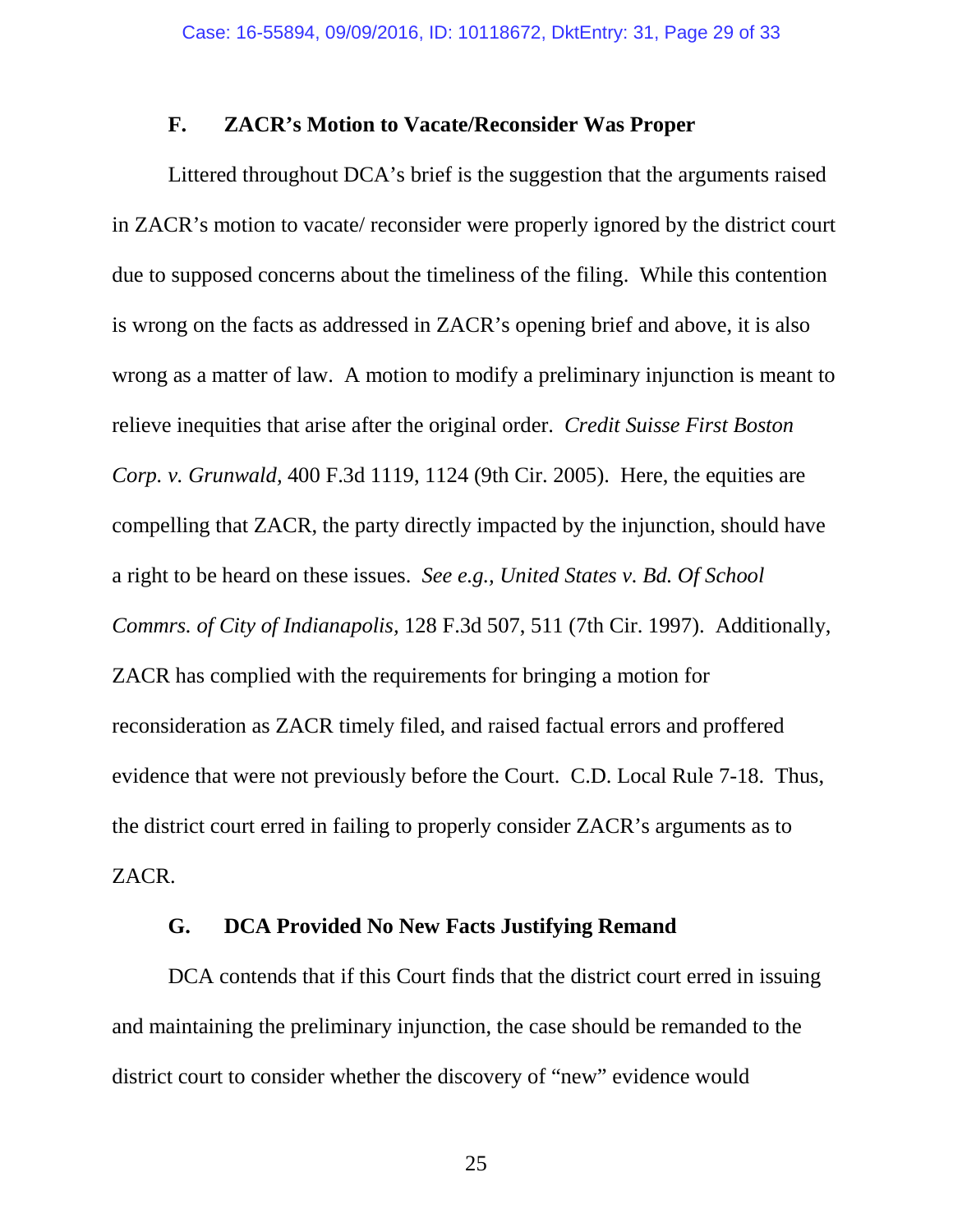nevertheless support upholding the preliminary injunction. DCA's only support for this argument is that it claims to have just discovered that there is an overlap of ownership and control over ZACR and its registrar DNServices Pty. Ltd.[14](#page-30-0) DCA Brief at 58. First, this supposed new fact has no bearing on DCA's likelihood of success on the merits. It has nothing to do with the glaring deficiencies in DCA's application. Second, ICANN has already determined that ZACR is fully capable of performing the necessary registry functions. ER 639; *see also* ER 224. That was the entire point of the rigorous procedures that ICANN required all applicants to meet in advance of being awarded the .Africa gTLD. In short, there is no merit to DCA's suggestion. It knows full well that its preliminary injunction was procured in error and must be vacated.

#### **III.**

## **CONCLUSION**

<span id="page-29-0"></span>The record is overwhelming that the district court erred in maintaining the preliminary injunction order. The record shows that DCA failed to satisfy any of the requirements for a preliminary injunction. The people of Africa have waited long enough to have access to the .Africa gTLD. The district court's order should be reversed and the preliminary injunction vacated.

<span id="page-29-1"></span><sup>&</sup>lt;sup>14</sup> DNServices serves as the technical backend operator for ZACR.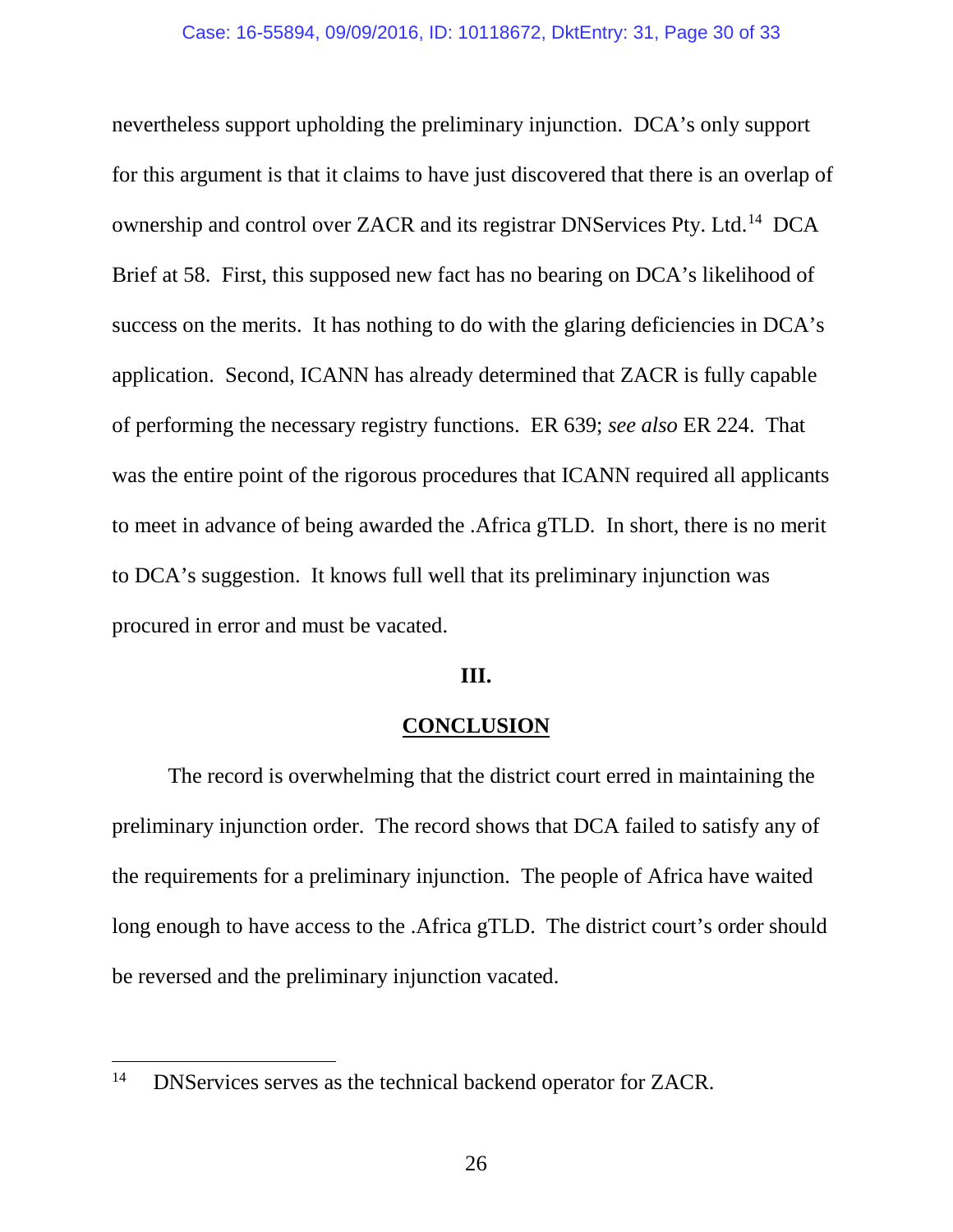Dated: September 9, 2016 Respectfully submitted,

## KESSELMAN BRANTLY STOCKINGER LLP

<span id="page-30-0"></span>By: */s/ David W. Kesselman* David W. Kesselman Amy T. Brantly Kara D. McDonald *Attorneys for Appellant* ZA CENTRAL REGISTRY, NPC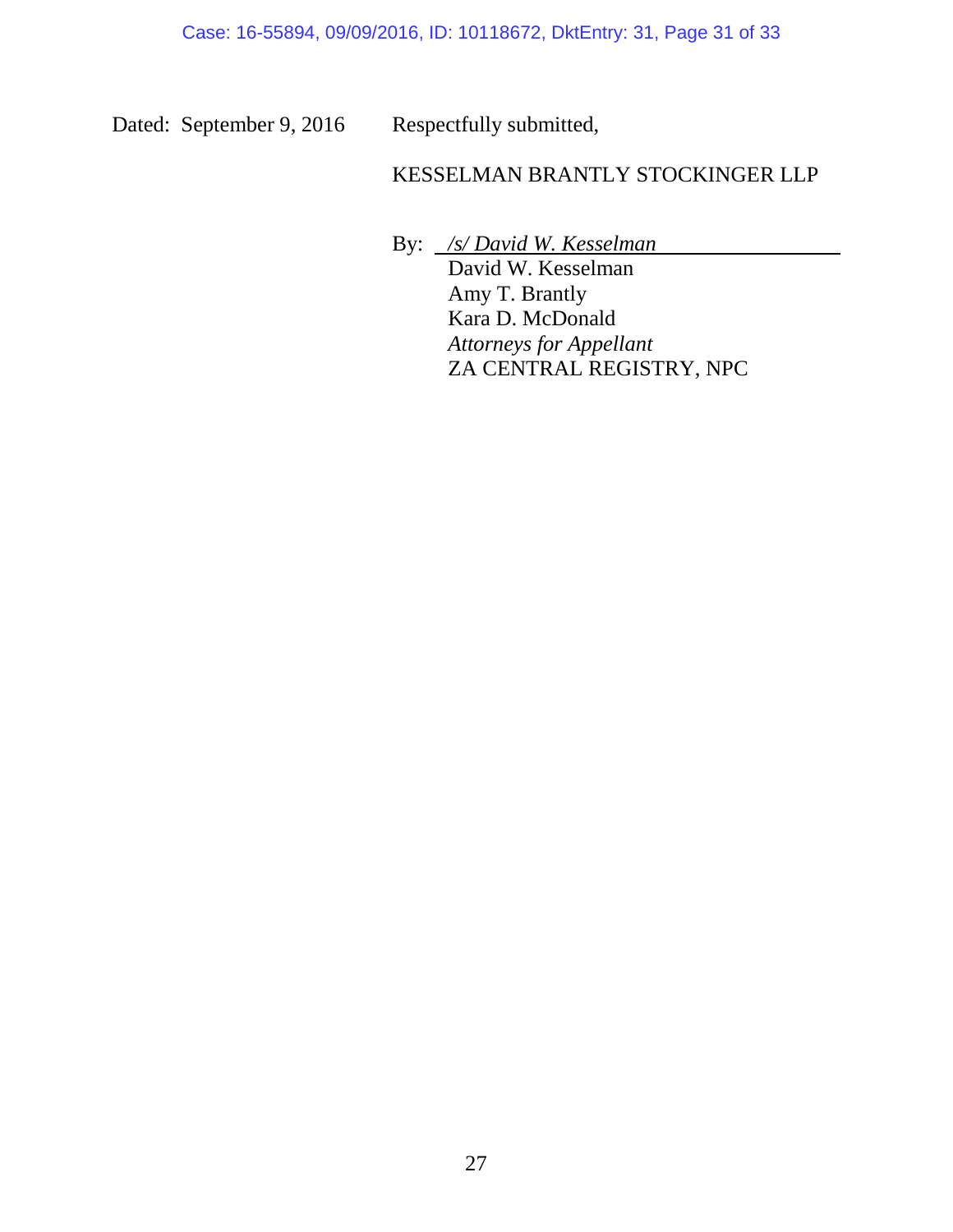## **CERTIFICATE OF COMPLIANCE**

<span id="page-31-0"></span>This brief complies with the type-volume limitation of Fed. R. App. P. 32(a)(7)(B) because this brief contains 6,383 words, excluding the parts of the brief exempted by Fed. R. App. P.  $32(a)(7)(B)(iii)$ .

This brief complies with the typeface requirements of Fed. R. App.P.

 $32(a)(5)$  and the type style requirements of Fed. R. App. P.  $32(a)(6)$  because this

brief has been prepared in a proportionally spaced typeface using Microsoft Word

2016's 14-point font Times New Roman.

Dated: September 9, 2016 Respectfully submitted,

## KESSELMAN BRANTLY STOCKINGER LLP

By: */s/ David W. Kesselman* David W. Kesselman Amy T. Brantly Kara D. McDonald *Attorneys for Appellant* ZA CENTRAL REGISTRY, NPC